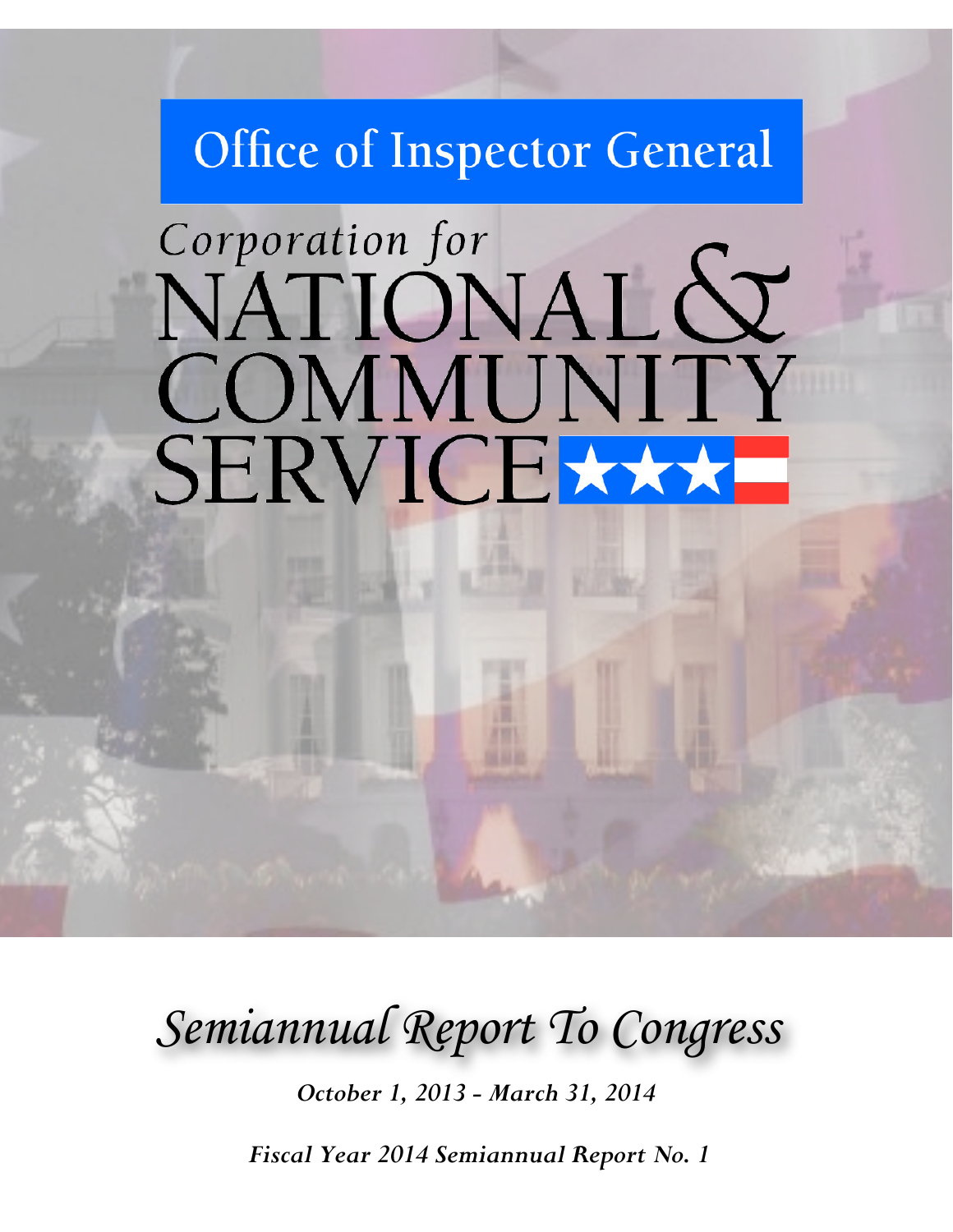# **Table of Contents**

# *Contents*

| ABOUT THE CORPORATION FOR NATIONAL AND COMMUNITY SERVICE 3                                                  |  |
|-------------------------------------------------------------------------------------------------------------|--|
|                                                                                                             |  |
|                                                                                                             |  |
|                                                                                                             |  |
|                                                                                                             |  |
| Financial Statement Audit, FY 2013: Progress in Removing Repeated Material Weakness in Grant Accruals, but  |  |
| Federal Information Security Management Act (FISMA) Independent Evaluation for FY 2013: Information         |  |
|                                                                                                             |  |
| Senior Corps Grantee's Ineffective Financial Management and Poor Volunteer Station Monitoring Caused        |  |
|                                                                                                             |  |
| Noncompliant Criminal History Checks and Improper Fundraising Activity Result in Questioned Costs in Grants |  |
| Corporation Disallows \$1.4 Million in Costs Claimed by Senior Corps Grantee AHR Based on OIG Audit 12      |  |
| Corporation Fails to Recover Costs for 14 Months While Grantee's Finances Deteriorate into Bankruptcy12     |  |
|                                                                                                             |  |
|                                                                                                             |  |
|                                                                                                             |  |
|                                                                                                             |  |
|                                                                                                             |  |
| AmeriCorps Grantee Misused AmeriCorps Members in Staff Positions, Improperly Disbursed Living Allowances    |  |
|                                                                                                             |  |
|                                                                                                             |  |
| Corporation's Manual Verification of Citizenship Unreliable; OIG Recommends Changes 18                      |  |
|                                                                                                             |  |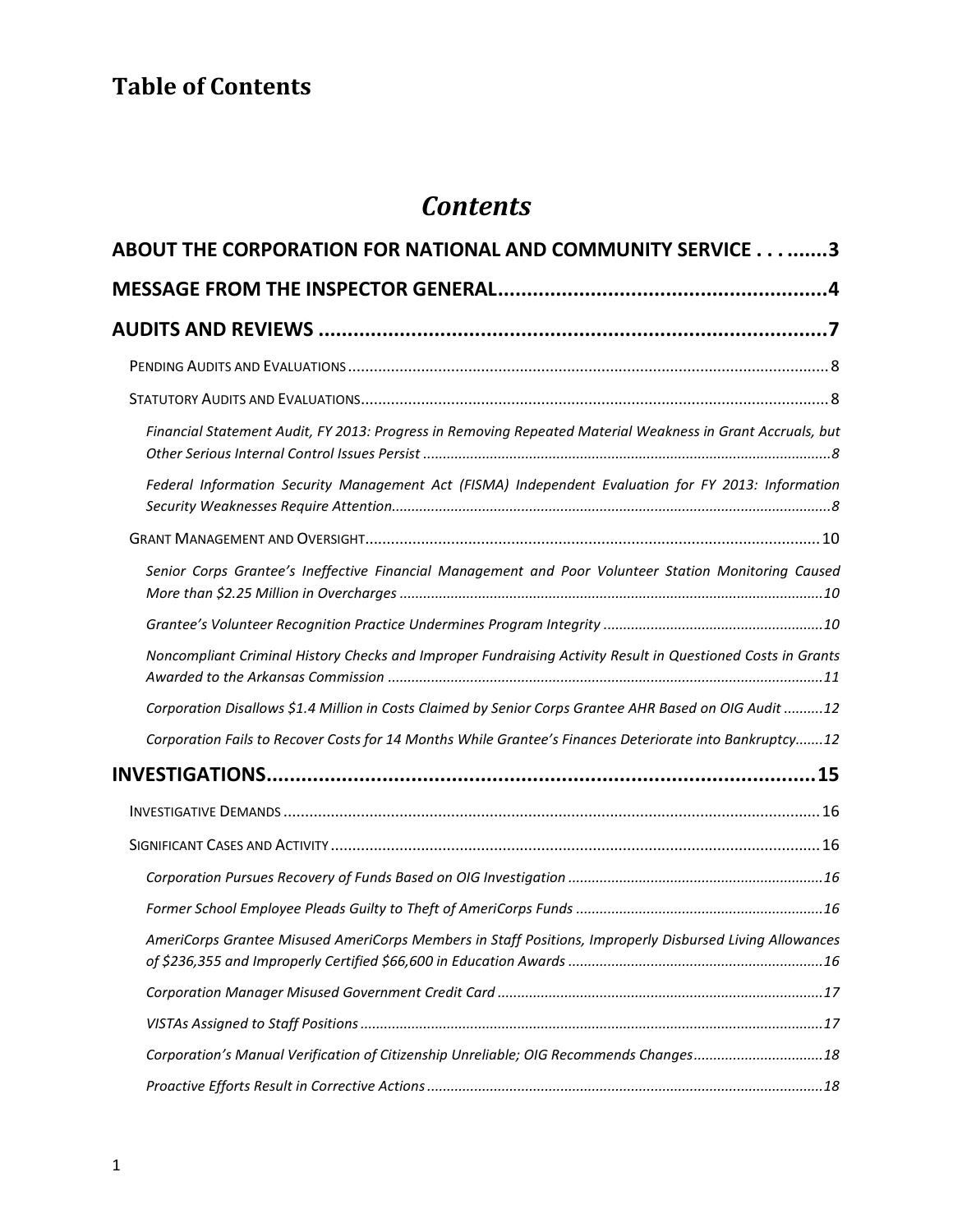| Former Nevada State Commission Program Officer Debarred for Conflict of Interest and False Statements22 |  |
|---------------------------------------------------------------------------------------------------------|--|
|                                                                                                         |  |
|                                                                                                         |  |
|                                                                                                         |  |
|                                                                                                         |  |
|                                                                                                         |  |
| Corporation Does Not Provide ACA-Compliant Health Care Coverage: AmeriCorps and VISTA Members Must      |  |
| Corporation Strengthens Accountability in VISTA Program, Modifies VISTA Sponsor Agreements To Hold      |  |
|                                                                                                         |  |
|                                                                                                         |  |
|                                                                                                         |  |
| $\mathbf{I}$ .                                                                                          |  |
| II.                                                                                                     |  |
| III.                                                                                                    |  |
| VI.                                                                                                     |  |
|                                                                                                         |  |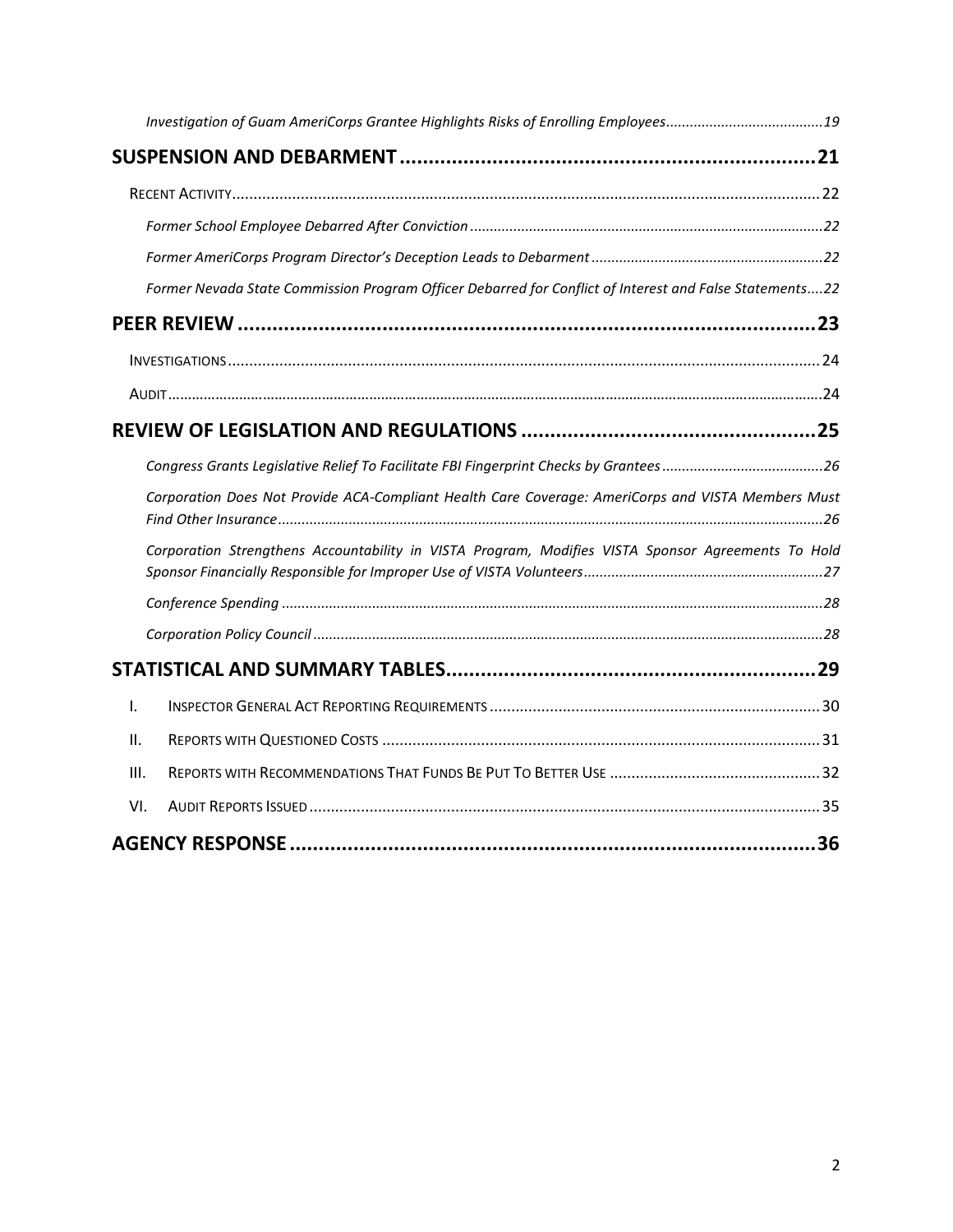# <span id="page-3-0"></span>*About the Corporation for National and Community Service . . .*

The Corporation for National and Community Service (Corporation) provides grants and technical assistance to volunteer organizations throughout the United States to strengthen communities, foster civic engagement, and improve the lives of all Americans serving their local communities and the Nation. For Fiscal Year (FY) 2013, the Corporation invested \$840 million in these service organizations: AmeriCorps, Volunteers in Service to America (VISTA), the National Civilian Community Corps, and Senior Corps. The Corporation also distributed a substantial portion of funding through public service commissions in each U.S. state and territory.

## *and The Office of Inspector General . . .*

Established along with the Corporation in 1993, the Office of Inspector General (OIG or the Office) was created to promote economy, efficiency and effectiveness in administering the Corporation's programs. The Office also prevents and detects waste, fraud, and abuse within the Corporation or from the entities that receive and distribute Corporation grant funds. OIG is an independent organization, led by a Presidential appointee, which operates separately of the Corporation and submits its reports and recommendations to the Corporation's Chief Executive Officer and to the Congress.

Pursuant to the Inspector General Act of 1978, as amended, this semiannual report summarizes OIG's work for the last six months of FY 2014. It is being transmitted to the Corporation's Chief Executive Officer, Board of Directors, and Members of Congress.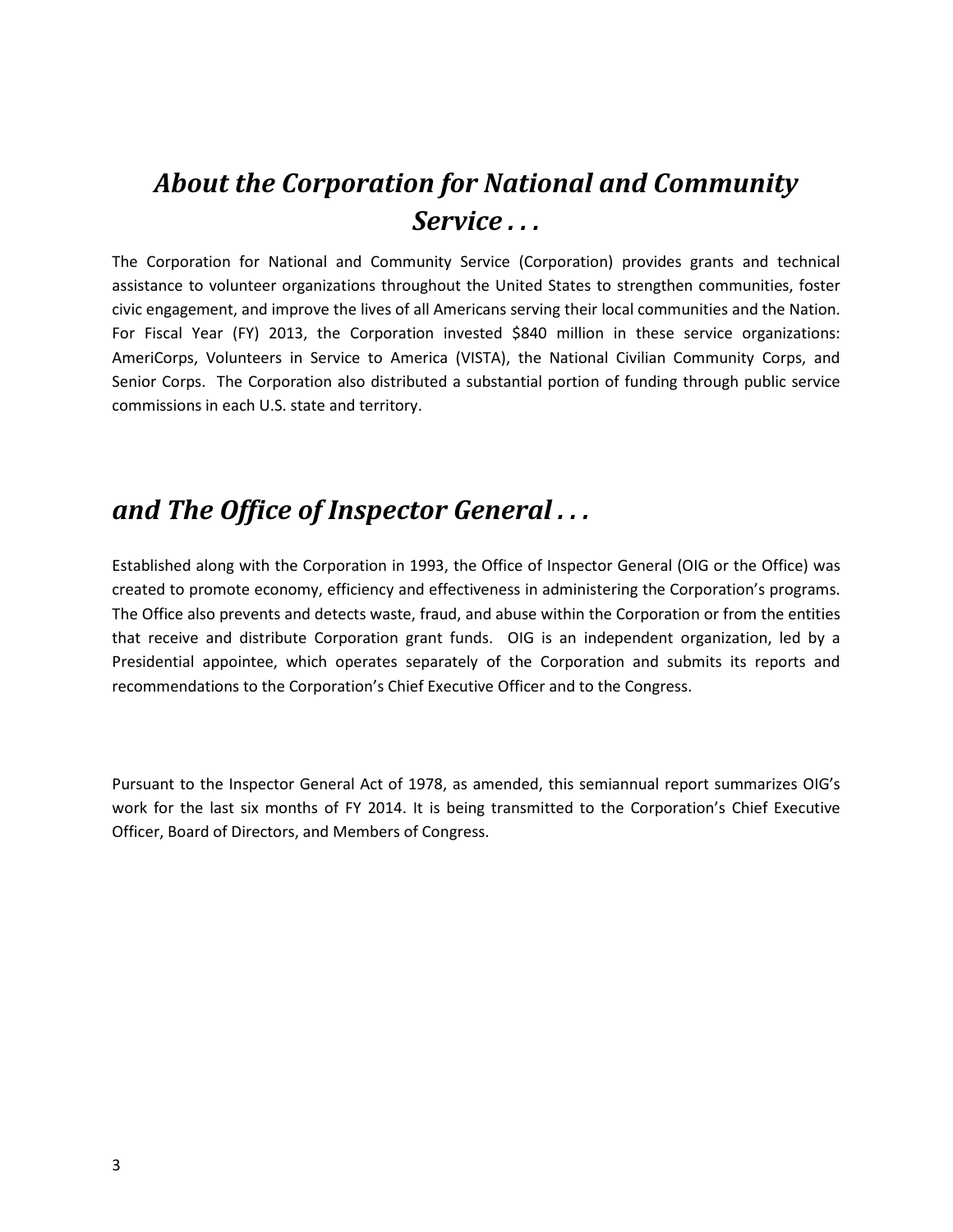

Deborah J. Jeffrey Inspector General

# *Message from the Inspector General*

<span id="page-4-0"></span>The management of risk is an essential ingredient of public stewardship and a core responsibility of senior leaders in every Federal agency. Without it, there can be no assurance that agencies pursue their missions in compliance with laws and regulations and with minimum potential for waste, fraud and mismanagement.

Managing risks requires an accurate and comprehensive picture of what they are and where they reside. To prioritize corrective actions, you must understand the significance and potential impact of the risks that you face. And once a risk is identified and assessed, it must be reliably controlled or mitigated by enforced policies, processes and mechanisms (typically referred to as "internal controls"), and not left to hope, trust or individual initiative. Those internal controls must themselves be tested and their effectiveness continuously monitored, with a systematic process in place for their improvement.

#### **No comprehensive risk management strategy**

The Corporation for National and Community Service lacks a coherent risk management program to identify the risks inherent in its activities, as well as a global process to measure, monitor and control them. Historically, the Corporation has responded vigorously when problems materialize, but it has been less successful in anticipating or detecting problems and intervening before losses occur, leaving itself no alternative other than to "pay and chase." And, rather than prioritizing its largest risks, CNCS has deferred action on risks and internal control defects that it knows to be serious, in favor of addressing small, easily fixed problems. In FY 2013, for example, the executive-level Financial Integrity Steering Committee chose to respond to relatively minor items identified by the financial statement auditors, while leaving unaddressed known deficiencies in such high-impact areas as grant oversight and procurement.

#### **OIG audits reveal deficiencies arising from poor risk management**

Lack of sophisticated risk assessment and meaningful risk management underlies many of the deficiencies exposed in audits and evaluations conducted by the Office of Inspector General:

• Financial Information Security Management Act (FISMA) evaluation: CNCS lacks a formally documented and fully implemented risk management framework, as well as a strategy for continuous monitoring of information security;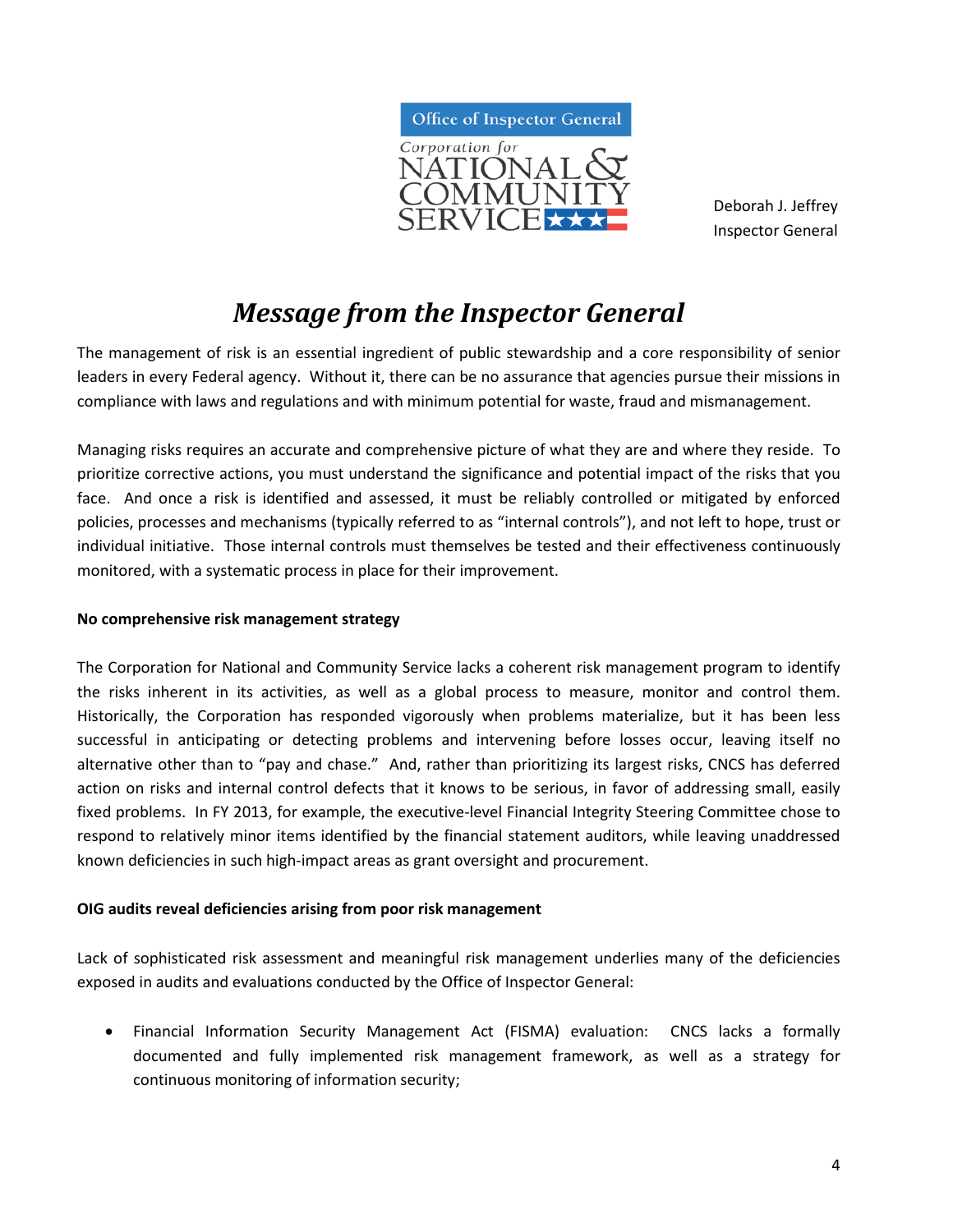- Fixed Amount Grants: CNCS failed to conduct a formal risk assessment before undertaking and expanding use of such grants and inexplicably delayed implementing procedures to monitor or mitigate the risks that it admittedly knew about, leaving gaps in its internal controls that allowed a grantee to go bankrupt while owing the Corporation more than \$ 1 million;
- Improper Payments Elimination and Recovery Act (IPERA) evaluation: AmeriCorps, the Corporation's largest program, likely makes improper payments of more than \$10 million per year, but CNCS cannot reliably project and quantify the amount and has offered no plan for recovering improperly paid funds;
- Financial Statement Audit for FY 2013: For the fourth year, the outside auditors have advised the CEO and the Board of Directors that the Corporation needs a global, integrated risk management strategy to strengthen inadequate practices for assessing risk, evaluating the effectiveness of internal controls and timely resolving weaknesses; and
- Audits of Senior Corps Grantees Atlantic Human Resources (AHR) and Family Services of Central Massachusetts (FSCM): Failure to detect pervasive financial mismanagement—resulting in overcharges of \$895,000 in the case of AHR and \$2.25 million in the case of FSCM—occurring over an extended period raises questions about the quality of grant monitoring.

#### **Delay jeopardizes recovery of large improper payments**

CNCS has also delayed recovering overpayments from grantees. In the case of Operation Reach, Inc. (ORI), the Corporation postponed action on our audit for more than 14 months, despite \$660,000 in unsupported Federal costs and education awards, lack of responsiveness by the grantee and the grantee's precarious financial condition and track record of broken promises. When ORI declared bankruptcy, the Corporation submitted our audit report in support of its sworn claim, inviting questions as to why it had not acted sooner to collect the debt. In the similar case of AHR, the Corporation has known since April 2013 that the grantee could provide no support for its claimed costs, but waited a year before demanding repayment of \$895,000. Not surprisingly, the grantee's financial conditions deteriorated further in the interim, dimming prospects for significant recoveries. Given the sums involved, the Corporation should have pursued these debts quickly.

#### **Grant monitoring priorities are based on ill-adapted criteria that distort risk**

Though risk-based in theory, the Corporation's grant supervision is deeply flawed. The 18 criteria used to assess risk were developed for traditional cost reimbursement grants, but CNCS applies them indiscriminately to fixed amount grants and grants for technical training and assistance. This one-size-fits-all approach systematically understates and/or ignores risks inherent in those other grants, as we explained in a recent audit report. Even for traditional grants, the Corporation has never validated its risk indicators against outcomes or used outcomes to identify other factors that could sharpen its analysis.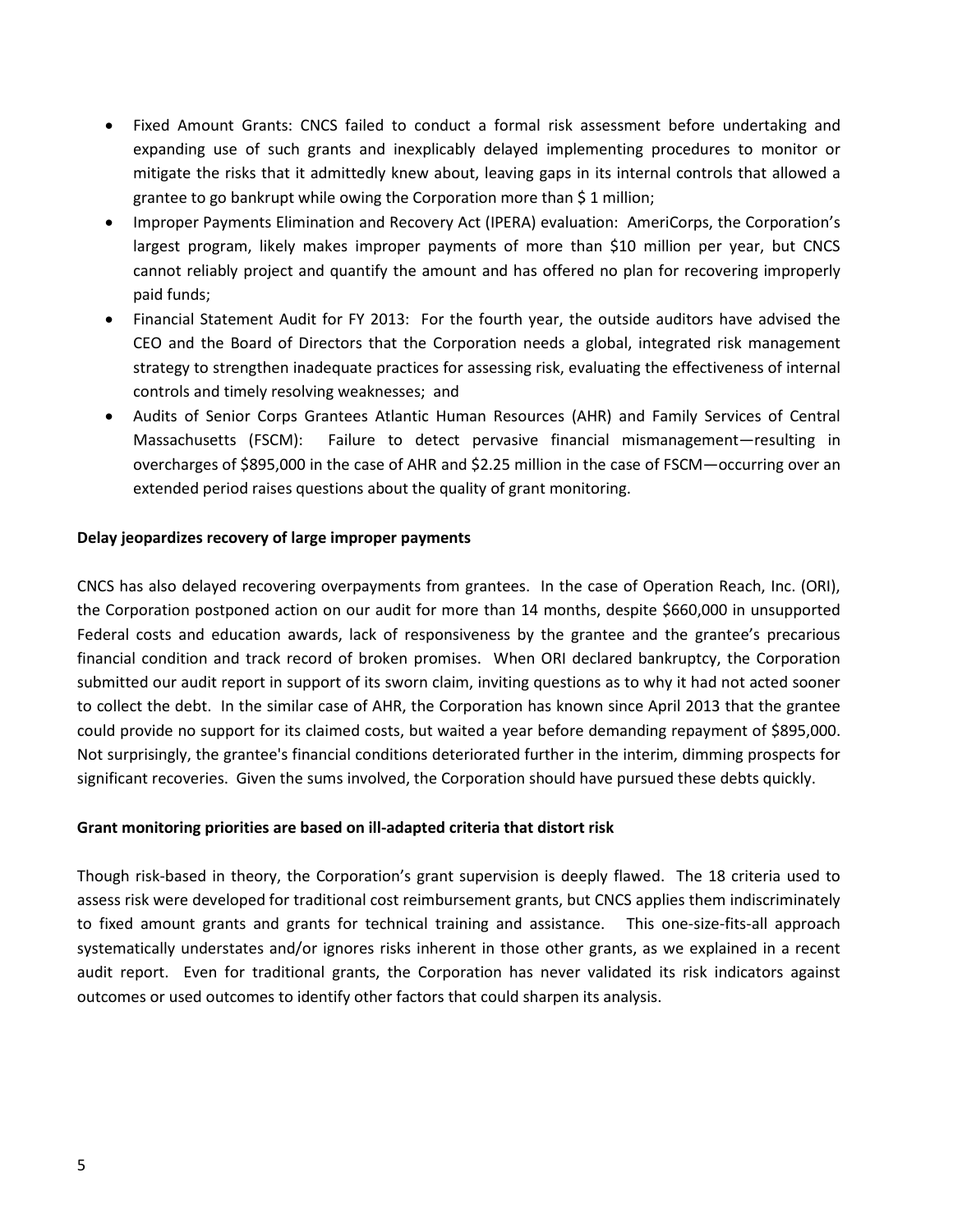#### **Outdated information technology inhibits efficient risk management**

The Corporation collects a wealth of information from its grantees, but its outdated information technology systems do not support the kind of data analytics that other agencies use effectively for early detection of fraud and mismanagement. CNCS cannot readily compare information across the grant portfolio or for subsets of grants or grantees, either for benchmarking or to identify anomalies and outliers, e.g., to calculate the expected rate of member attrition in an AmeriCorps grant or identify grantees whose attrition exceeds a pre-determined level. Although Congress and the Executive Branch both encourage increasing use of technological tools to improve risk management, the Corporation is falling further behind, relying on inefficient and easily disrupted manual processes for its oversight. Recognizing the growing gap between its business needs and its IT infrastructure, CNCS engaged MITRE Corporation for guidance about modernization; the Corporation appears to have embraced the recommendations and has taken the first steps toward implementation. OIG awaits the results.

In sum, considerable work is needed to elevate the Corporation's risk management to a level sufficient to safeguard the integrity and effectiveness of the public's investment in national service. The Corporation made early progress by strengthening the grant award process and establishing an accountability unit more than one year ago, and by educating grantees about the high accountability standards they are expected to meet. To build on those efforts, senior leaders must devote sustained attention to internal risk management, grappling first with the Corporation's most significant risks, and requiring tangible progress in the short term. The dedicated staff of the Office of Inspector General stands ready to support that effort.

Detoich & Jeffry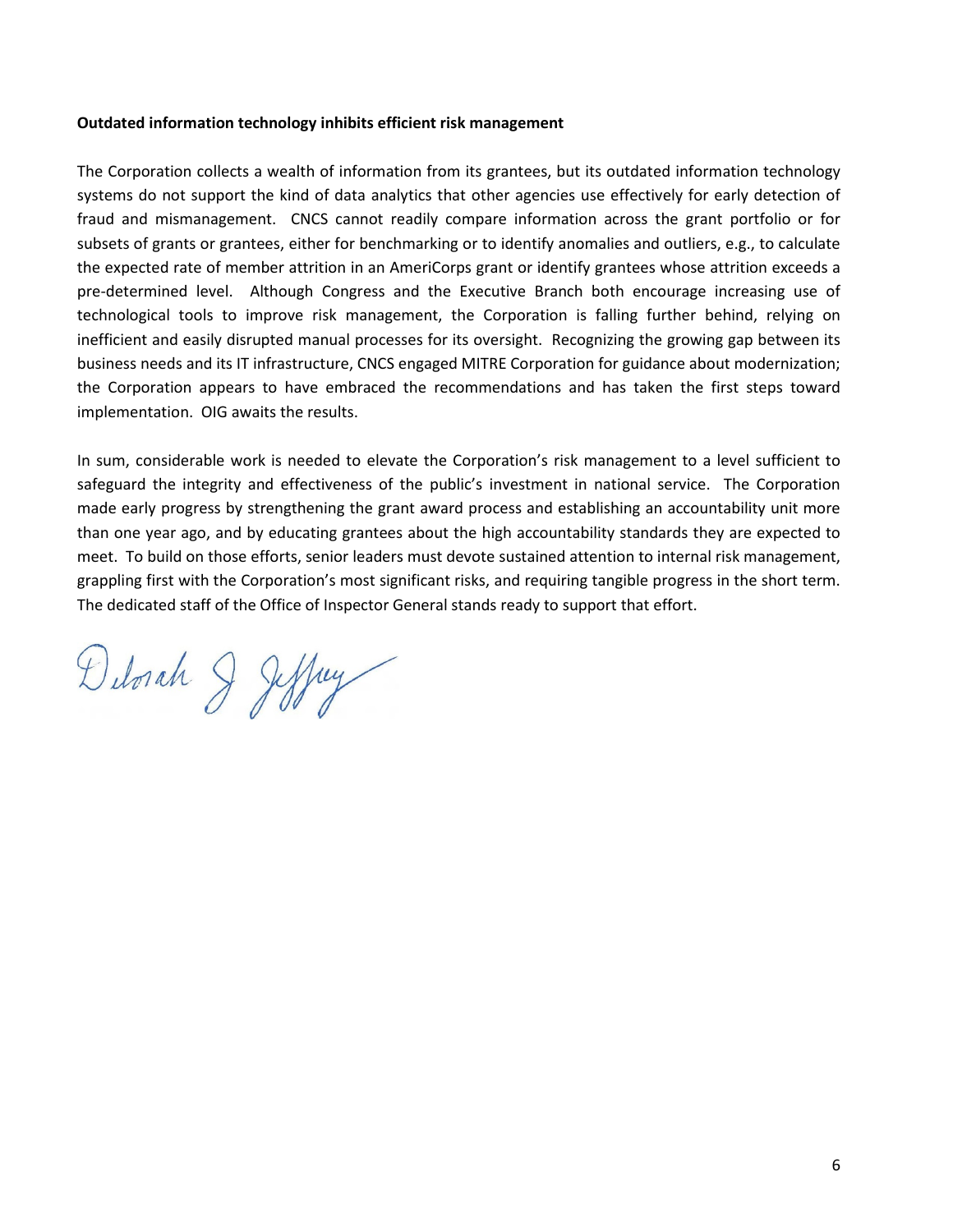

<span id="page-7-0"></span>The Office of Inspector General Audit Section reviews the financial, administrative, and programmatic operations of the Corporation for National and Community Service. The Audit Section's responsibilities include supervising the audit of the Corporation's annual financial statements, assessing the Corporation's management controls, reviewing the Corporation's operations, and auditing individual grants, contracts, and cooperative agreements funded by the Corporation. All OIG audit reports and reviews are issued to Corporation management for its action or information.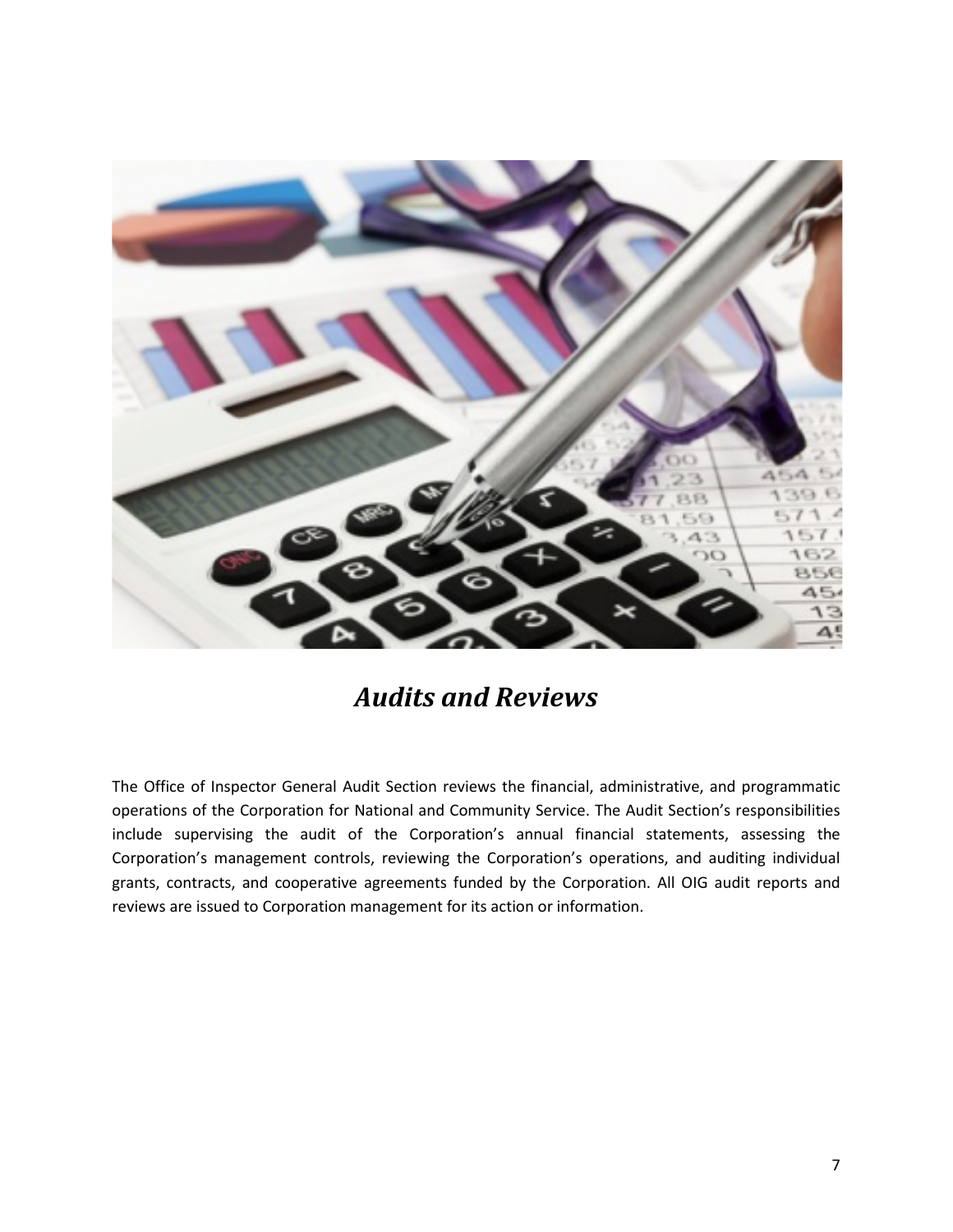### <span id="page-8-0"></span>**Pending Audits and Evaluations**

At the end of the reporting period, an evaluation of the Corporation's internal controls to prevent and detect prohibited activities in AmeriCorps and Senior Corps programs, an audit of consultant services, and four grantee audits or agreed-upon procedures engagements were in process. Below are highlights of particular evaluations and audits for this reporting period.

### <span id="page-8-1"></span>**Statutory Audits and Evaluations**

#### <span id="page-8-2"></span>**Financial Statement Audit, FY 2013: Progress in Removing Repeated Material Weakness in Grant Accruals, but Other Serious Internal Control Issues Persist**

The statutory audit of the Corporation's FY 2013 Financial Statements and National Service Trust statements marked the  $13<sup>th</sup>$  consecutive year of unmodified ("clean") opinions, indicating that the Corporation's financial statements and National Service Trust statements were fairly presented in all material respects, in conformity with generally accepted accounting principles, and that there were no instances of noncompliance with laws and regulations. With the resolution of a recurring material weakness issue in its grant accruals, the audit found no weaknesses or significant deficiencies.

Nevertheless, significant challenges remain for the Corporation to improve its internal controls. For the fourth year in a row, the outside auditors continued to express concerns in their Management Letter regarding the inadequacy of the internal control framework and annual assessment process. Despite early progress towards establishing an accountability structure, the Corporation still lacks an effective risk-based assessment process. In particular, the Corporation does not yet have either the foundational comprehensive policies or the fully functioning governance body necessary to enable the Corporation to properly assess risks, identify controls, evaluate control effectiveness and take timely corrective action to fix control deficiencies. Through our regular participation in the Corporation's internal control governance body and periodic meetings held with the Corporation staff, OIG continues to advocate for increased management attention to resolve these longstanding issues. We have briefed both the CEO and the Corporation's Board of Directors concerning our reservations about the pace of improvement and our recommendations for increased investment in protecting the taxpayers' interests. (Report: <http://www.cncsoig.gov/news-entry/14-01> ) (Report[: http://www.cncsoig.gov/news-entry/14-02](http://www.cncsoig.gov/news-entry/14-02) )

#### <span id="page-8-3"></span>**Federal Information Security Management Act (FISMA) Independent Evaluation for FY 2013: Information Security Weaknesses Require Attention**

The statutorily required evaluation (Report: <http://www.cncsoig.gov/news-entry/14-03> ) of the Corporation's information security management program found limited assurance that the Corporation's Information Assurance Program (IAP) complies with statutory requirements, applicable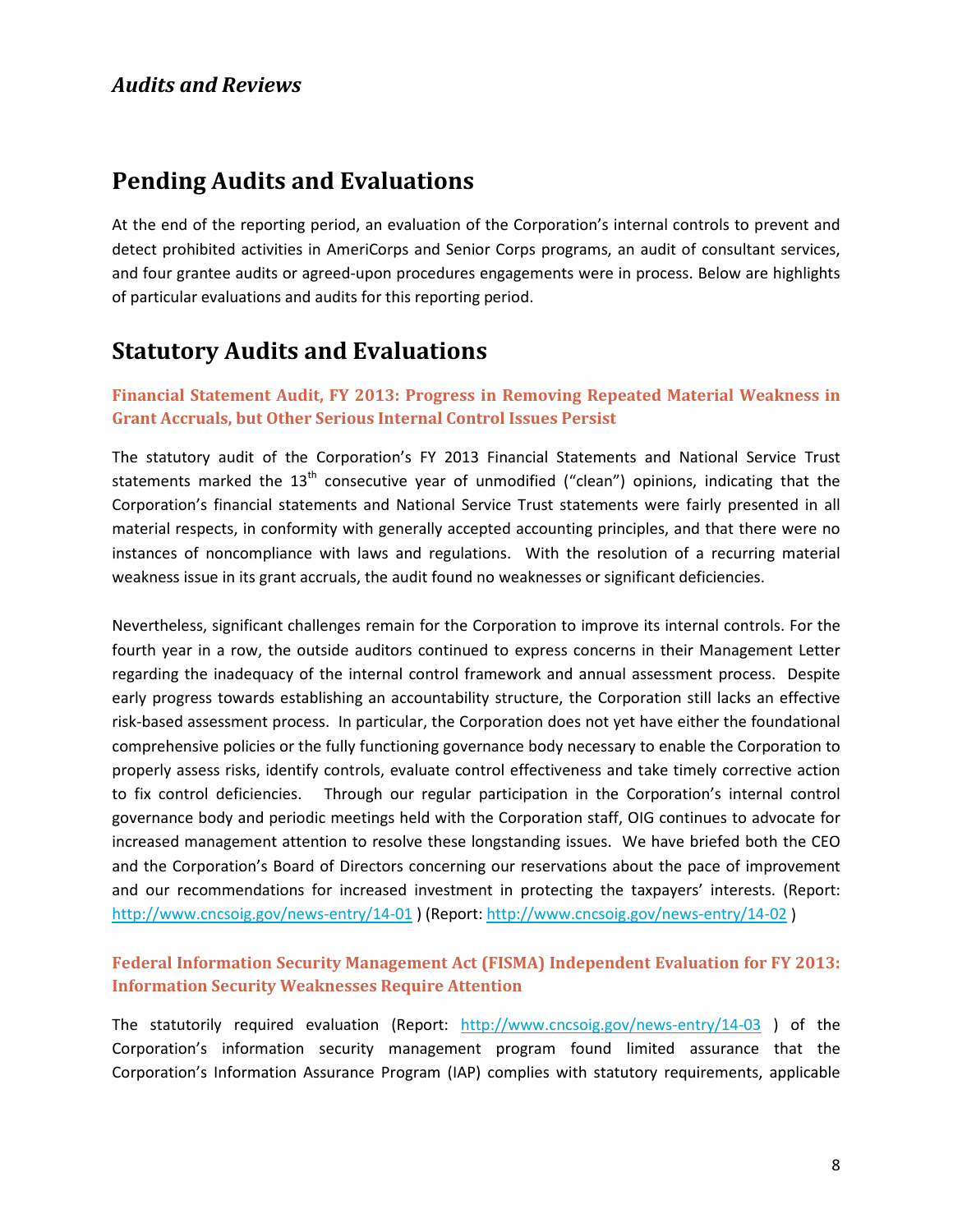guidance from the Office of Management and Budget (OMB) and standards established by the National Institute of Standards and Technology (NIST).

The following areas require management attention:

- Continuous Monitoring Management;
- Identity and Access Management;
- Risk Management;
- Security Training;
- Plans of Action and Milestones (POA&M);
- Remote Access Management; and
- Contingency Planning.

The audit team identified six unaddressed security control deficiencies:

- Lack of a formally documented and fully implemented Information Security Continuous Monitoring (ISCM) strategy;
- Lack of formally documented and fully implemented Risk Management Framework (RMF);
- Lack of a fully implemented, role-based information security training program;
- Improvements needed with POA&M reporting;
- Improvements needed to ensure that contractors comply with the Corporation's IAP requirements; and
- Lack of two-factor authentication to the Corporation's desktops, laptops, and corporate network.

Addressing these security control deficiencies will assist the Corporation's ongoing efforts to assure adequate security over its information resources. Evaluators made nine recommendations to further strengthen the Corporation's IAP.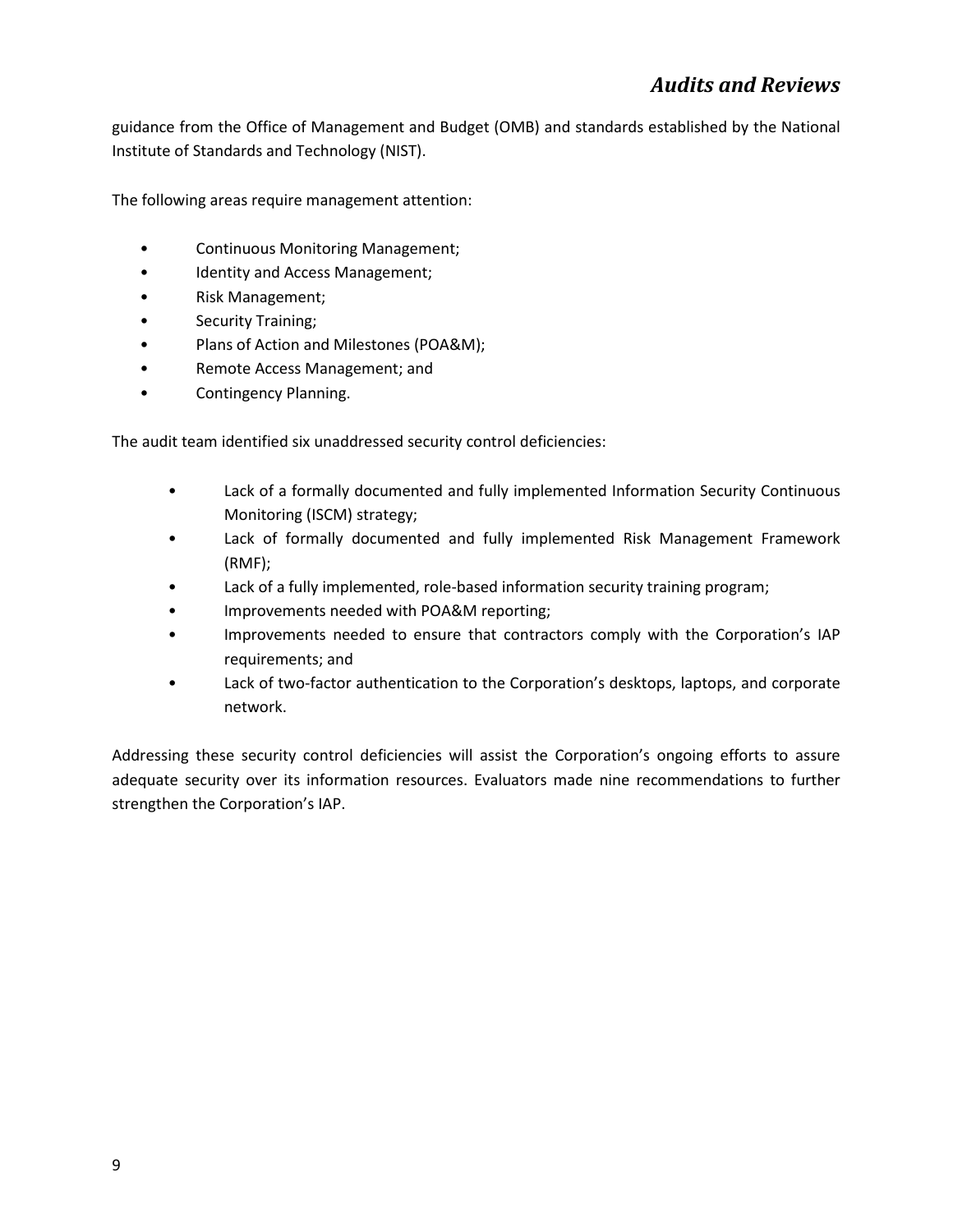### <span id="page-10-0"></span>**Grant Management and Oversight**

<span id="page-10-1"></span>**Senior Corps Grantee's Ineffective Financial Management and Poor Volunteer Station Monitoring Caused More than \$2.25 Million in Overcharges**

A Senior Corps grantee, Family Services of Central Massachusetts, overcharged the Corporation more than 71 percent of the Federal costs for two Retired and Senior Volunteer Program (RSVP) and two Senior Companion Program (SCP) grants over the past four years. These unsubstantiated and/or improperly incurred costs included more than \$1.7 million in Federal costs and nearly \$560,000 in match costs. (Report: <http://www.cncsoig.gov/news-entry/14-05> ) These deficiencies resulted from the grantee's fundamental weaknesses in its internal controls, including:

- Inconsistencies between grantee's internal financial records (general ledger) and its periodic financial reports to the Federal government;
- Lack of supporting documentation and/or proper approval of claimed costs;
- Unsubstantiated charges for volunteer travel and meals;
- Failure to ensure income-eligibility for means-tested benefits, as well as other missing eligibility documentation, including background checks and volunteers' written assignment plans; and
- Lack of formal processes for monitoring volunteer stations.

Fundamentally, the grantee's financial management practices were inadequate to administer Federal funds. The grantee's financial staff was unfamiliar with basic grant accounting requirements, and the grantee's management did not fulfill its supervisory obligation to ensure that its personnel were adequately trained and their work reviewed for adequacy. The grantee failed to document and support charges for volunteer meals, travel, salaries, fringe benefits, other direct costs, and the majority of the claimed match costs. Moreover, the grantee did not properly conduct or document the mandatory background checks for all employees working on the grants.

To address the severity of the findings, we recommended that the Corporation withhold additional drawdowns and require supporting documentation prior to any further grant disbursements. We also recommended that the grantee improve its grant accounting operations and the related internal controls, by implementing risk-based monitoring plans for volunteer stations, sending accounting personnel to fiscal training and strengthening background checks and volunteers' written assignment plans.

#### <span id="page-10-2"></span>**Grantee's Volunteer Recognition Practice Undermines Program Integrity**

Our audit of Penquis Community Action Program, which operates grants under the Retired and Senior Volunteer Program (RSVP) and Foster Grandparent Program (FGP), discovered a problematic FGP practice of paying cash "longevity" awards to long-serving FGP volunteers. By adding bonus hours to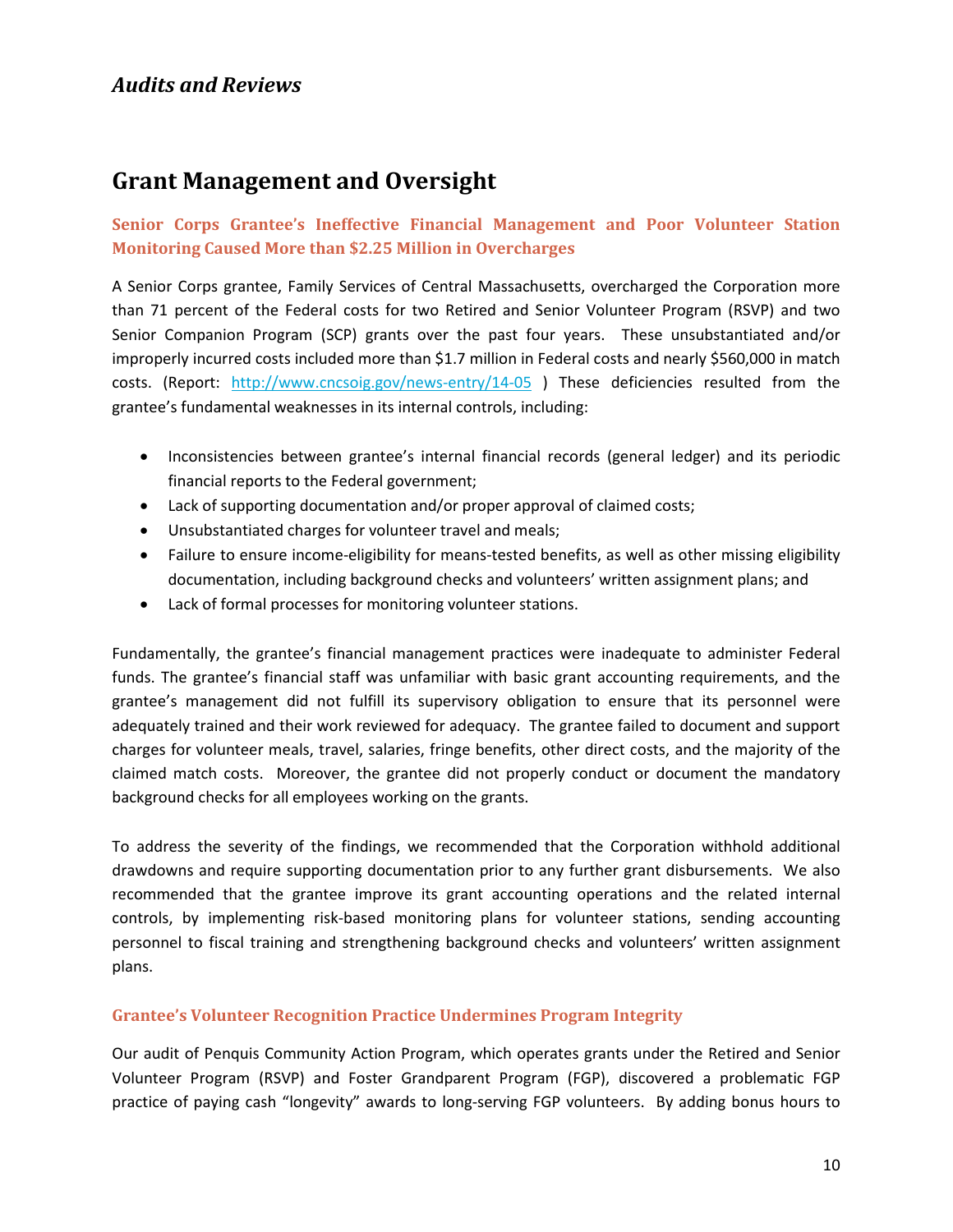volunteers' timesheets, the grantee paid stipends for hours that the volunteers did not actually serve. The longevity bonuses ranged from 40 hours (\$106) for 5-9 years of service, to 70 hours (\$185.50) for more than 20 years of service. During the audit period, Penquis claimed costs for 4,600 longevity hours that volunteers did not actually save. These bonus hours were on top of an already generous policy of paid annual and sick leave.

Mischaracterizing these longevity bonuses as stipends for service undermines the integrity of the timekeeping process. Further, it provides no transparency about recognition expenses and therefore prevents oversight. Nor are cash bonuses permissible as costs of "recognition for [volunteers'] service," which are reimbursable pursuant to 45 CFR § 2252.46(e)(2). FGP's own guidelines on appropriate recognition refer to celebratory events, tokens and public acknowledgements, all of which differ qualitatively from monetary awards.

OIG supports recognition of volunteer service, but recognition practices must maintain the program's integrity. We have urged the Corporation to recover from the grantee all costs related to these unauthorized "longevity awards," stress the importance of volunteer timekeeping integrity and ensure Senior Corps grantees' resources and funds spent on volunteer recognition are utilized in a reasonable and consistent manner.

The problem may not be limited to this grantee. According to Penquis, other Senior Corps grantees in the region pay similar longevity bonuses. A widespread adoption of this practice – paying an unearned 1-2 weeks of stipend to every volunteer with five or more years of service – is potentially significant financially. These misused Federal funds could have funded more FGP volunteers to tutor children. OIG has urged the Corporation to determine whether other grantees pay similar bonuses and, if so, to instruct them to discontinue the practice and recover the misspent funds.

In addition, we found that more than one-fifth of this grantee's nearly \$1.9 million in claimed Federal costs was questionable due to non-compliance with applicable laws, regulations and grant provisions. These issues related to lack of mandatory background checks for volunteers and grantee staff, lack of eligibility documentation for volunteers and inadequate documentation of service agreements between the grantee and volunteer stations. As a result, we recommended that the Corporation disallow and recover costs of nearly \$400,000. To improve compliance, we also recommended immediate corrective actions in each of these areas. (Report[: http://www.cncsoig.gov/news-entry/14-06](http://www.cncsoig.gov/news-entry/14-06) )

#### <span id="page-11-0"></span>**Noncompliant Criminal History Checks and Improper Fundraising Activity Result in Questioned Costs in Grants Awarded to the Arkansas Commission**

As a result of auditing the Commission and three of its twelve subgrantees, we questioned claimed Federal-share costs of \$205,790, match costs of \$550,551, education awards of \$139,352, and accrued interest of \$500. Despite the magnitude of the unmet match, we did not question a corresponding amount of Federal cost because the grants were still active, and the time allowed for subgrantees to meet match requirements had not yet expired. We therefore recommended that the Corporation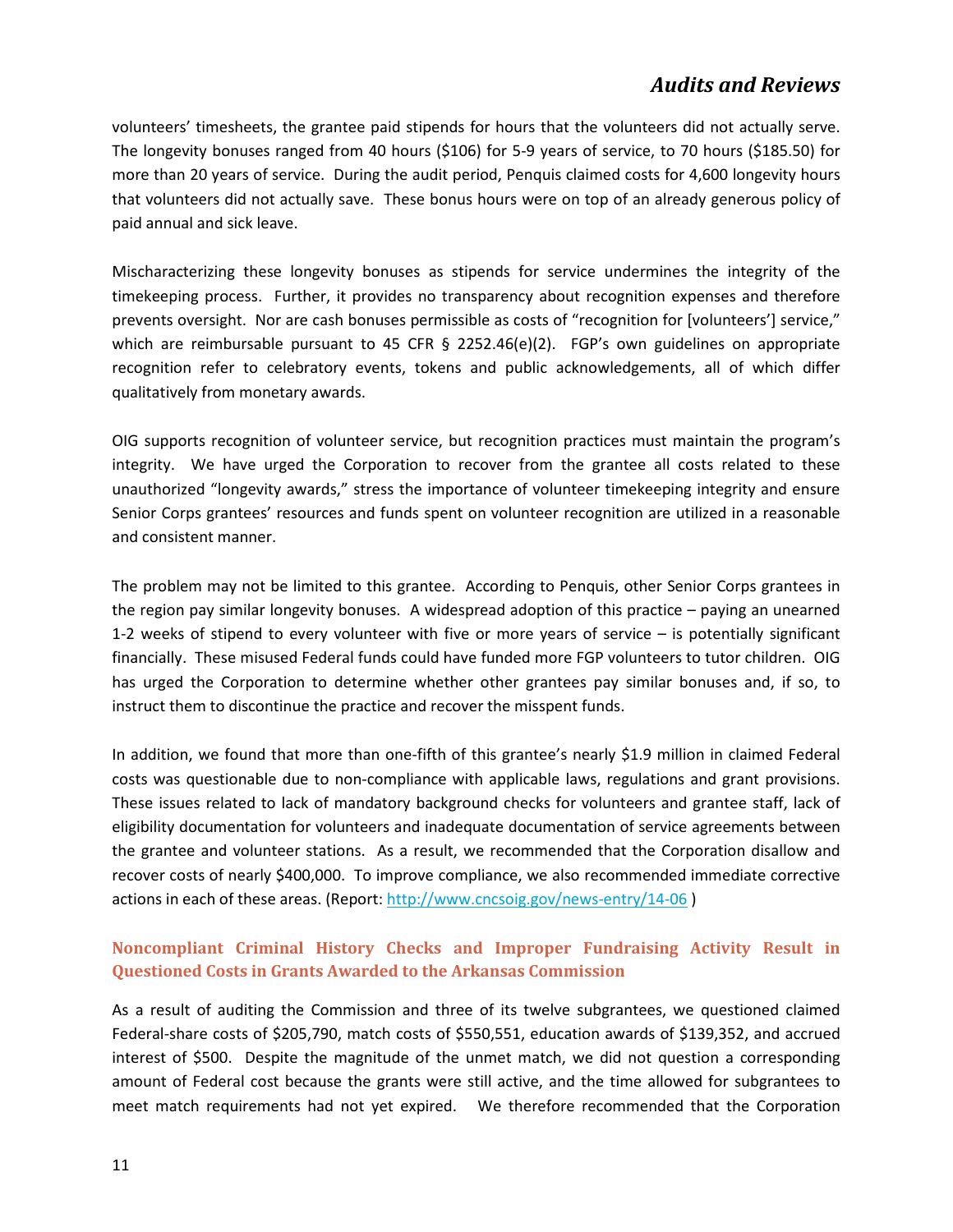monitor Commission and subgrantee matching requirements on these awards and, at the end of the grant, determine whether match requirements were met.

The majority of the questioned costs resulted from the inadequate criminal history checks performed by certain subgrantees that did not comply with regulatory requirements. We questioned the education awards at one subgrantee because it performed unallowable fundraising activities; because members did not separately record fundraising hours on their timesheets, we questioned all education awards (\$109,362) for Program Years 2010 through 2011 and 2011 through 2012. (Report: [http://www.cncsoig.gov/news-entry/14-04\)](http://www.cncsoig.gov/news-entry/14-04)

#### <span id="page-12-0"></span>**Corporation Disallows \$1.4 Million in Costs Claimed by Senior Corps Grantee AHR Based on OIG Audit**

OIG's audit of Atlantic Human Resources, Inc. (AHR), a New Jersey-based non-profit, found that pervasive mismanagement by the grantee seriously threatened the integrity of grant funds awarded to AHR and the Senior Corps program. More than \$868,000 in Federal costs and \$567,000 in match costs claimed by AHR during FY 2008-2011 under grants by Senior Corps' Foster Grandparents Program (FGP) and Retired and Senior Volunteer Program (RSVP) were duplicative, unsubstantiated and/or incurred improperly, in violation of applicable laws, regulations and grant provisions. (Report: <http://www.cncsoig.gov/news-entry/13-05b-1> ) The Corporation disallowed \$857,000 in Federal costs, representing 43 percent of the total Federal costs charged under the grant, and \$567,000 in non-Federal costs. The Corporation terminated AHR's grants in April 2013, concluding a nearly forty-year relationship with the grantee.

#### <span id="page-12-1"></span>**Corporation Fails to Recover Costs for 14 Months While Grantee's Finances Deteriorate into Bankruptcy**

An August 2012 OIG audit report (12-15) concerning AmeriCorps grantee Operation REACH, Inc. (ORI) itemized \$886,845 in costs (\$559,659 Federal costs, \$99,897 education awards, and \$227,289 match funds) that were unsupported by required documentation, incurred improperly or expended in violation of applicable laws, regulations and grant terms and conditions. (Report: [http://www.cncsoig.gov/news](http://www.cncsoig.gov/news-entry/12-15)[entry/12-15](http://www.cncsoig.gov/news-entry/12-15) ) Although \$121,521 in program income was collected from AmeriCorps service sites, ORI could produce no evidence that the funds were deposited into its accounts or used for the benefit of its AmeriCorps program. Auditors found inadequate financial management, poor or nonexistent record retention and lack of oversight at service sites, all resulting in substantial mismanagement of Federal and match funds. Pervasive noncompliance and internal control deficiencies persisted throughout ORI's Corporation-sponsored programs, despite the grantee's prior assurances to multiple State commissions (Louisiana, Alabama, and Georgia) that the problems were being rectified.

The Corporation has been on notice of these severe deficiencies since October 2011. Because of the substantial ongoing risk to Federal grant funds, OIG alerted the Corporation and State Commissions while the audit was pending and urged them to take immediate actions to prevent further losses. In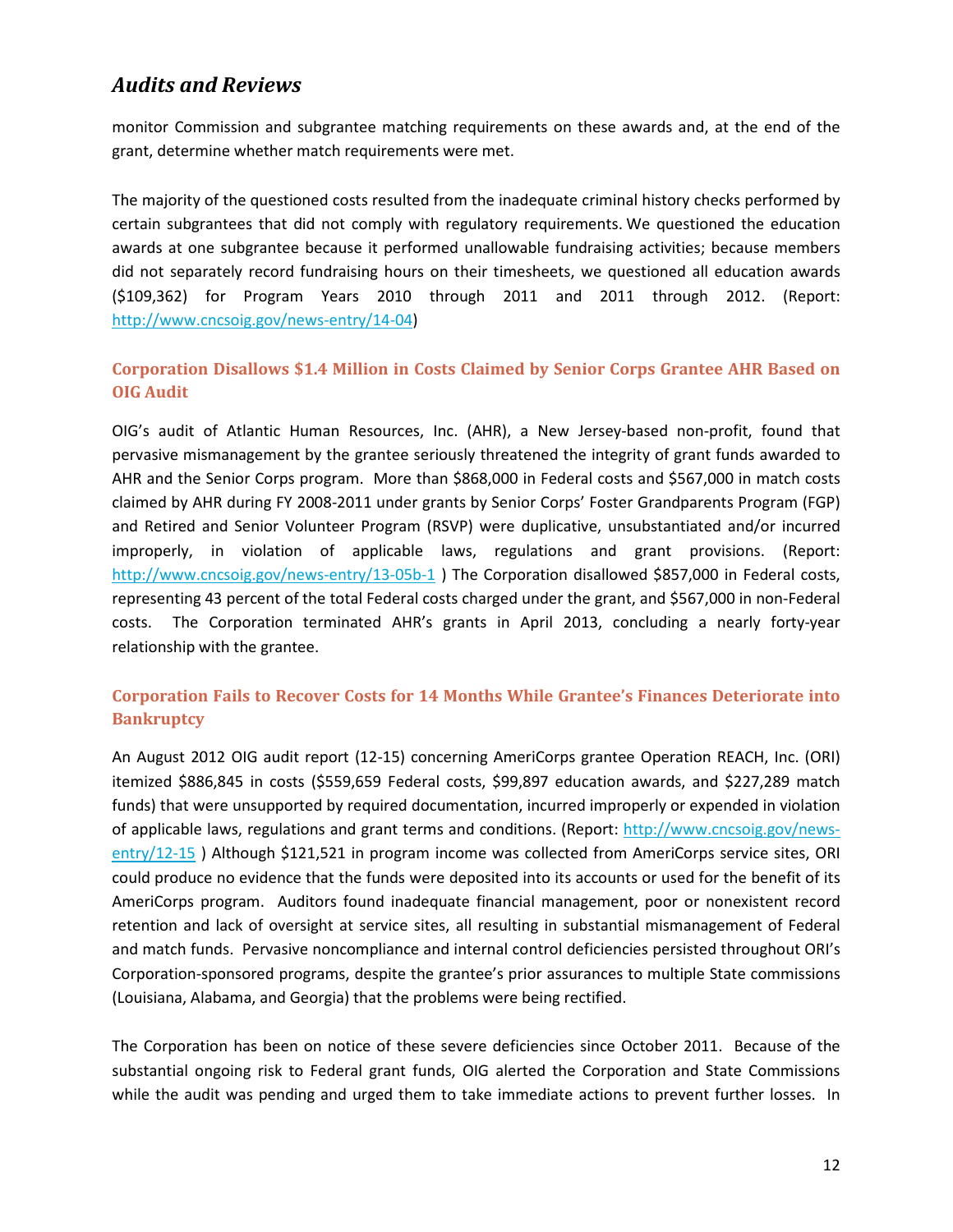response, the Corporation placed a hold on ORI's access to additional grant funds, the Louisiana and Alabama State Commissions did not continue the final years of their grants, and the Georgia State Commission, which had initially renewed its grants to ORI, terminated them shortly thereafter in early October 2011.

The Corporation however, failed to take timely action to recover the misused funds and instead allowed the grantee to string it along with assurances and promises of additional information. Contrary to law and Corporation policy, the Corporation rendered no decision on the OIG audit findings within six months and allowed more than one year to pass without completing corrective actions, exceeding the limited extension authorized by OIG. Although, at OIG's urging, it initiated proceedings to debar ORI's Chief Executive Officer, it allowed an interim suspension to lapse with no further action.

When ORI filed for protection in bankruptcy in October 2013—over two years after OIG's management alert and 14 months after issuance of our audit report—the Corporation had not yet issued a debt notice or begun to recover the amounts owed by the grantee. In March 2014, before the bankruptcy court, the Corporation adopted the OIG's audit report as proof of its claim for the improper Federal costs and education awards, inviting questions as to why it had not acted sooner on those findings. According to the United States Trustee overseeing the bankruptcy, ORI's financial condition continued to deteriorate as its CEO temporized and failed to provide accurate information to the bankruptcy court; creditors, including the Corporation, were prejudiced by ongoing dissipation of its assets, including payment of unauthorized compensation to the CEO.

It took the U.S. Trustee less than six months to recognize that ORI and its CEO could not be trusted to supply accurate information or to cooperate with official inquiries. Unlike the Corporation, the Trustee acted promptly on that information, informing the bankruptcy court that ORI "has failed to comply with the [Bankruptcy] Code's requirements of disclosure, transparency, and candor, and has engaged in gross mismanagement of the estate," including by "filing faulty books and records that cannot be relied upon by the [U.S. Trustee] or the Court." ORI was unable to "rehabilitate" its own records or explain discrepancies, made false statements under penalty of perjury about its assets and operations and "engaged in delays and obstructive behavior." The bankruptcy court took the unusual step of dismissing ORI's bankruptcy, concluding that the grantee's egregious conduct forfeited its right to protection from creditors.

The Corporation is now free to pursue recovery on behalf of the taxpayers. It should act with dispatch to formally disallow the costs identified in our audit report and to expedite collection, before the grantee's assets dwindle further. As the bankruptcy proceeding illustrates, allowing ORI still more time to reconstruct its records is an exercise in futility.

This case provides an object lesson in the need for prompt recovery of misspent funds and the potentially high costs of delay. The lack of urgency to recover nearly \$900,000 in squandered taxpayer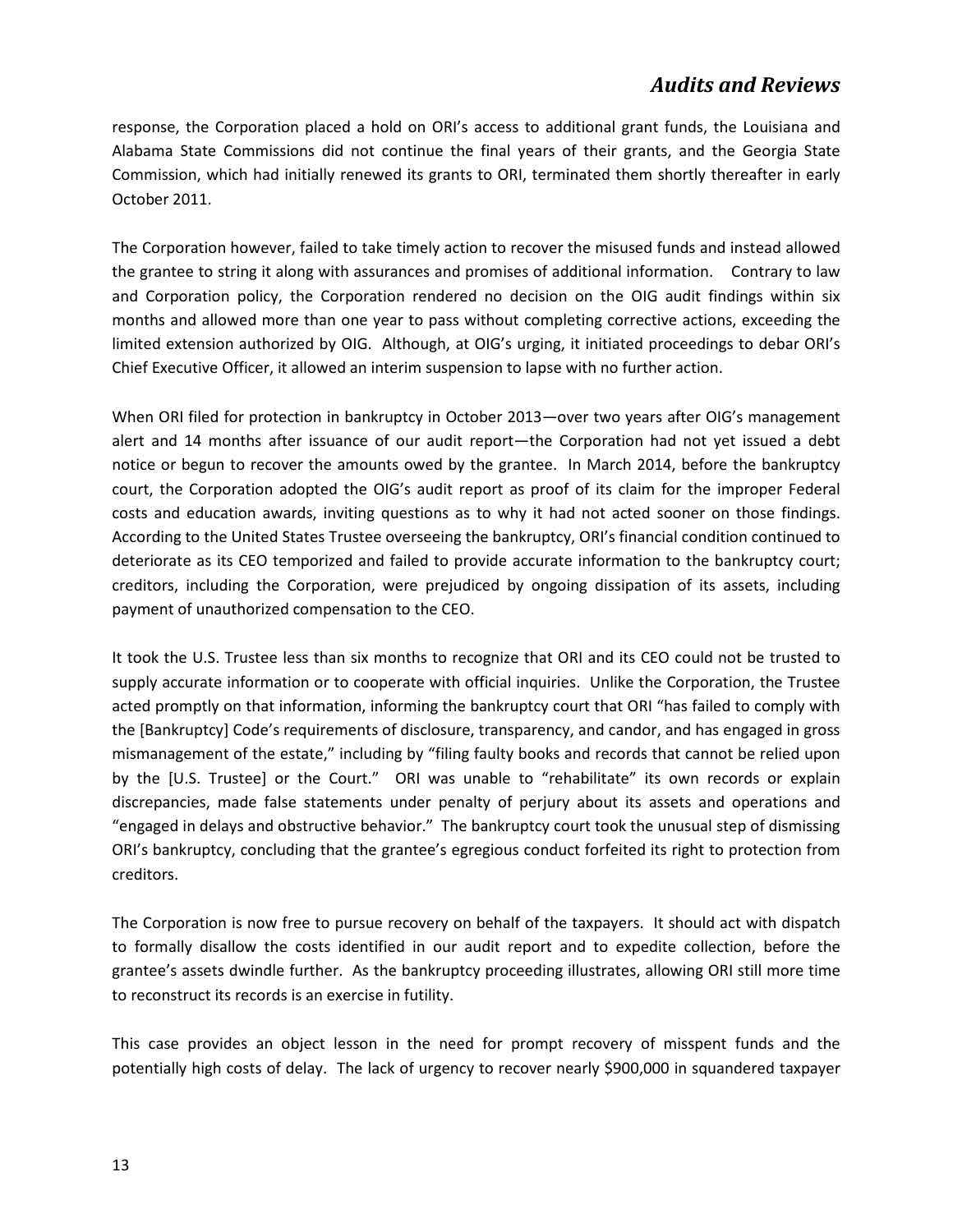funds and willingness to indulge a grantee's dilatory conduct call into question the Corporation's priorities and its commitment to strong accountability.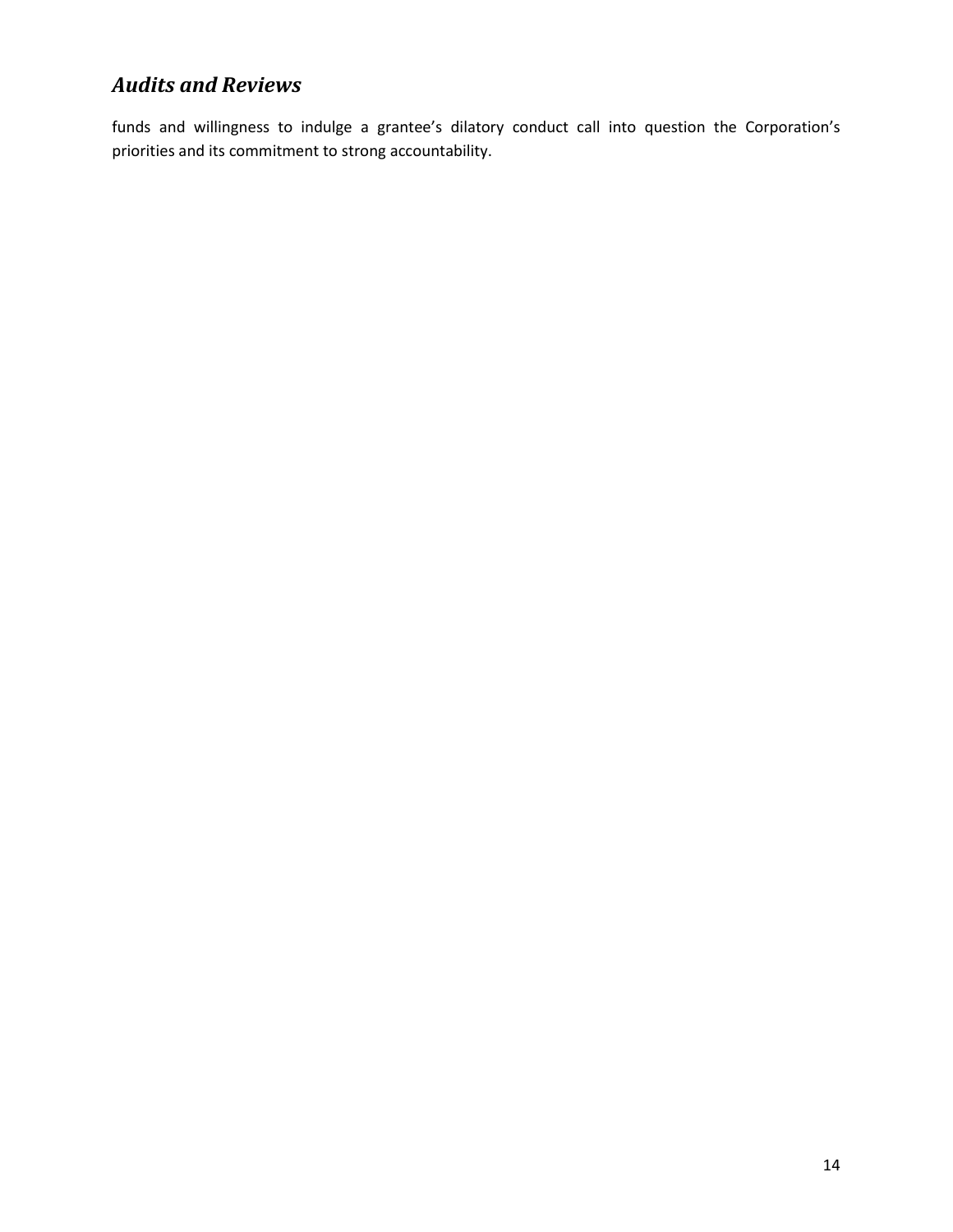

<span id="page-15-0"></span>The Investigations Section is responsible for the detection and investigation of fraud, waste, and abuse in the Corporation's programs and operations. The Section probes allegations of serious—sometimes criminal—misconduct involving the Corporation's employees, contractors and grant recipients that threatens the integrity of the Corporation's service initiatives. Evidence of serious criminal or fraudulent conduct is referred to the appropriate United States Attorney or, in some instances, to a local district attorney for criminal or civil prosecution and monetary recovery. Other investigative results are referred to Corporation management for information or administrative action.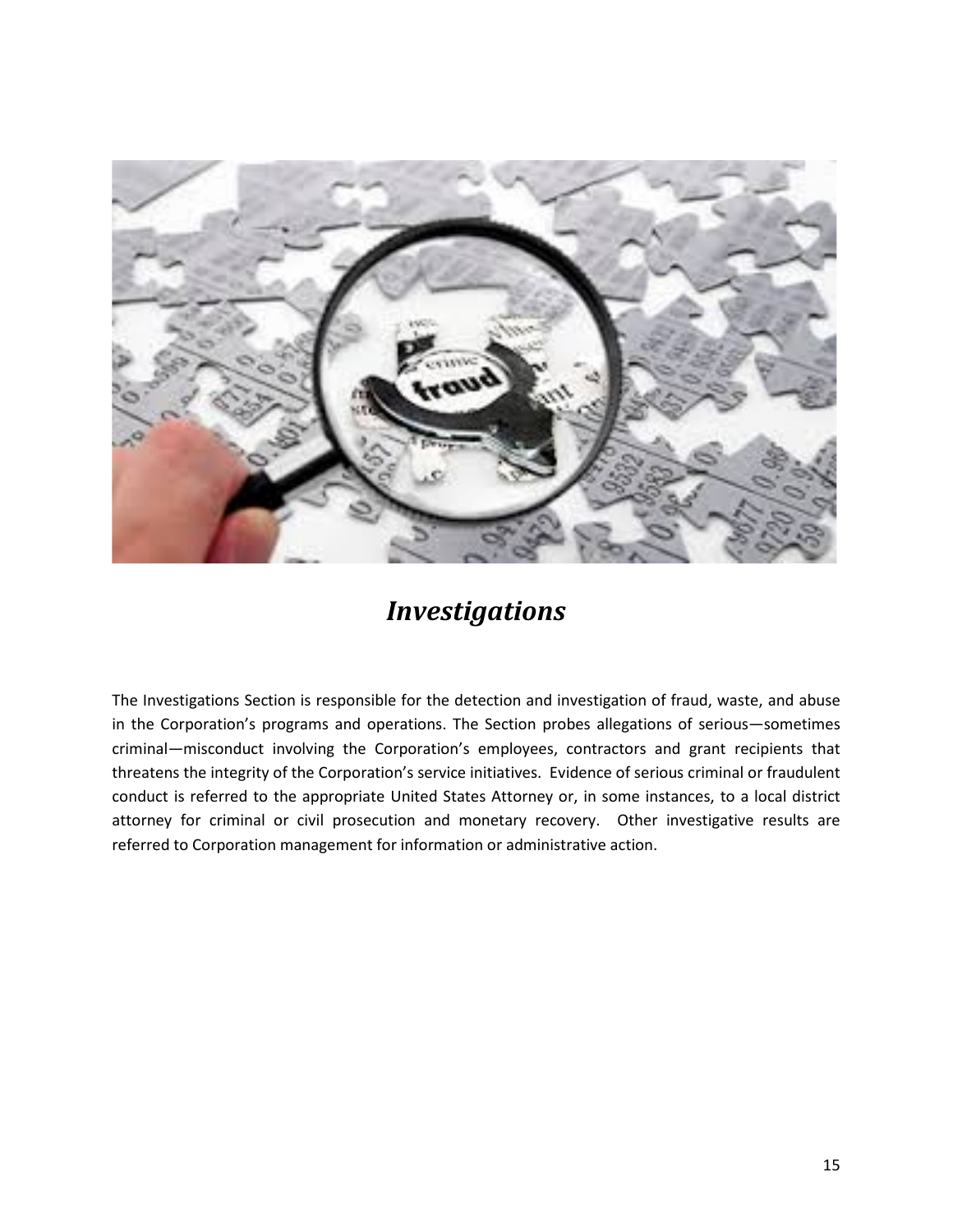### <span id="page-16-0"></span>**Investigative Demands**

The Investigations Section opened nine investigations and completed sixteen investigative actions for this reporting period. Management replied to eleven investigations previously referred to them. Highlights of selected investigations closed during this period are reported below.

During this reporting period, the Investigations Section processed a total of 39 Hotline actions. The increased resources available to us for FY 2014 have allowed our investigators to re-start on-site outreach, designed to educate grantees, State Commission personnel and Corporation staff about prevention and detection of fraud, waste and abuse, along with the available reporting channels. OIG continues its social media messaging and actively pursues other outreach opportunities

### <span id="page-16-1"></span>**Significant Cases and Activity**

#### <span id="page-16-2"></span>**Corporation Pursues Recovery of Funds Based on OIG Investigation**

OIG determined that VISTA sponsor VN Teamwork of Houston, TX, intentionally enrolled 17 employees in the VISTA program in order to supplement their salaries and benefits with Federal program funds. This conduct violated the False Claims Act, 31 U.S.C. § 3729 and the VISTA Non-Displacement Employed Workers regulation, 45 CFR § 1216. As a result, VN Teamwork employees received \$234,112.02 in Federal program funds to which they were not entitled. The Corporation has issued a notice of debt collection to VN Teamwork to recover \$234,112.02 in disallowed costs.

#### <span id="page-16-3"></span>**Former School Employee Pleads Guilty to Theft of AmeriCorps Funds**

Ms. Welithia Fortune, former Administrative Assistant, Lee County School District, Bishopville, SC, embezzled \$31,805.39 in Federal AmeriCorps program funds, by diverting Federal program funds intended for the school district to her personal checking account. Ms. Fortune pled guilty to the theft and was sentenced to six years' incarceration (suspended), five years' probation, and restitution of \$31,805.39, plus fees and court costs. She has also been debarred from doing business with the Federal government for a period of three years.

#### <span id="page-16-4"></span>**AmeriCorps Grantee Misused AmeriCorps Members in Staff Positions, Improperly Disbursed Living Allowances of \$236,355 and Improperly Certified \$66,600 in Education Awards**

Officials of Volunteer Florida (the Florida Service Commission) alleged to OIG that sub-grantee WestCare was using AmeriCorps members to perform staff administrative functions. OIG's investigation substantiated the allegations, leading to disallowance of \$73,839 in costs for living allowances for grant year 2012-2013. No education awards were awarded as a result of the findings.

OIG's follow-on investigation of the WestCare Nevada State AmeriCorps program discovered similar violations. As a sub-recipient of Federal funds from the Nevada Volunteers Commission, WestCare's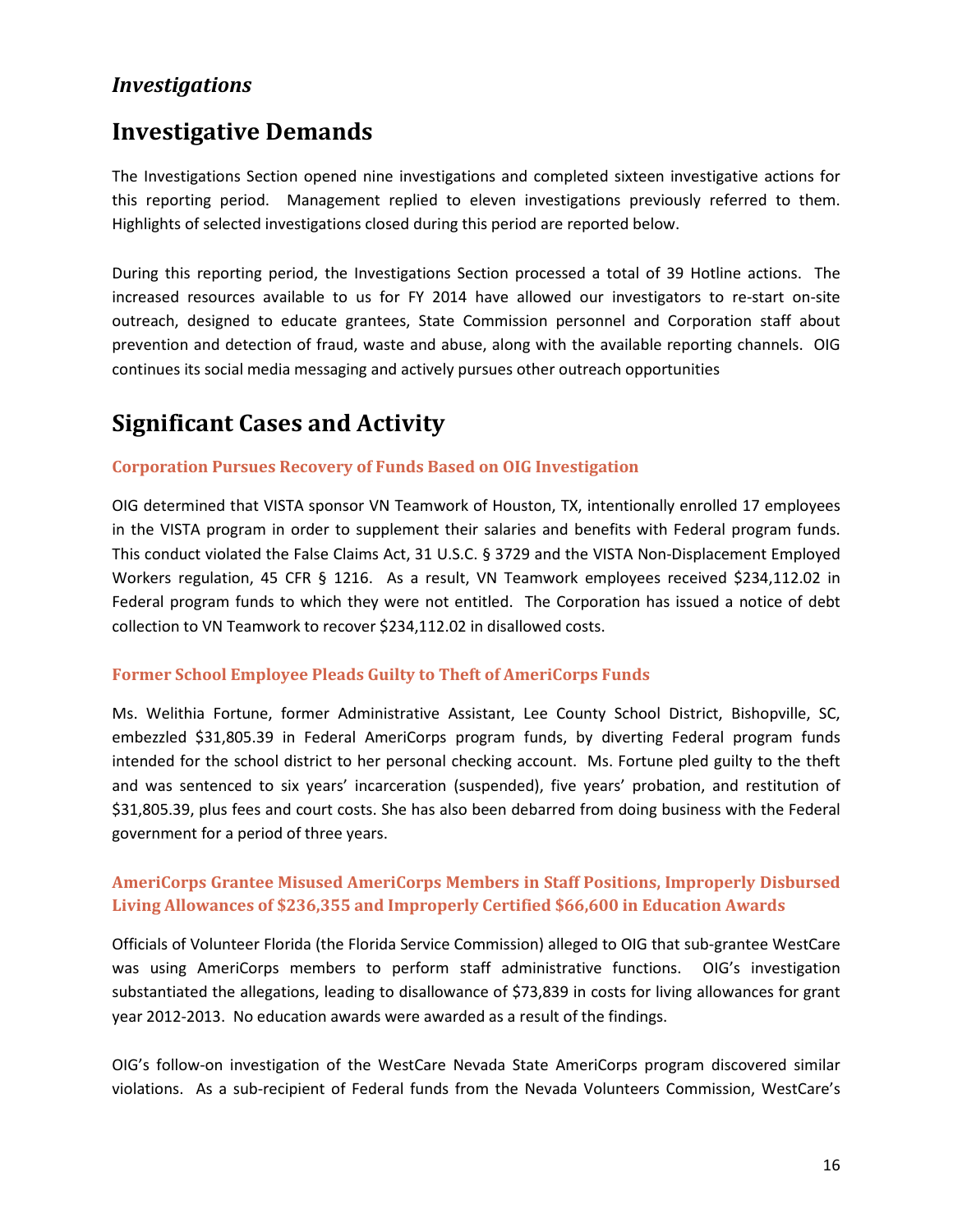AmeriCorps members were to provide services to local veterans and military families. However, the majority performed limited or no such service and were instead assigned clerical, receptionist, patient transportation and janitorial duties. OIG also found that documents were missing from member files and that National Sex Offender Public Website (NSOPW) checks were not properly conducted. Based on the OIG investigation the Nevada Volunteers Commission disallowed \$20,088 in reimbursement funds and did not certify education awards.

WestCare also assigned staff and administrative responsibilities to members under its National Direct Grant. OIG identified 13 AmeriCorps members who devoted the majority of their service hours to unallowable activities, in lieu of providing direct service to veterans and their families. Members and site supervisors reported that the limited number of veterans using WestCare services resulted in reduced service opportunities and alternate assignments. Their unallowable activities included administering the AmeriCorps program, landscaping and janitorial services and conducting research. In two instances, members were required to accelerate completion of their service hours in order to accept administrative positions, and the increased hours that they recorded reflected no service to veterans. A WestCare official reported that he had warned WestCare prior to its grant application that the organization was not prepared to fulfill the grant requirements and that AmeriCorps members could not perform the administrative and supervisory functions that were ultimately assigned to them.

As a result of these unallowable activities, the Corporation disbursed living allowances of \$137,566 and certified education awards of \$61,050 to which members were not entitled. OIG also found one instance in which the grantee failed to conduct a timely check of the NSOPR, resulting in the improper payment of a living allowance of \$4,862 and improper certification of an education award of \$5,550. The Corporation has not yet acted on these findings.

#### <span id="page-17-0"></span>**Corporation Manager Misused Government Credit Card**

A management-level Corporation employee misused her Government Travel Card by withdrawing funds from ATMs for her personal use. She also submitted a false voucher by which she obtained reimbursement of for personal travel.

Corporation management suspended the employee for a period of 14 days and required her to repay the travel funds that she was not entitled to receive. She had repaid the advanced ATM withdrawals prior to the investigation. The Corporation also made changes to her administrative responsibilities as a result of this conduct.

#### <span id="page-17-1"></span>**VISTAs Assigned to Staff Positions**

In an instance of lax oversight, a Corporation employee allowed Still Serving Veterans, Huntsville, AL, a sub-site for the American Legion Auxiliary, to place four VISTA volunteers in staff positions. Under VISTA Assignment Descriptions (VADs) approved by the Corporation, during a three-year period, VISTA volunteers performed unallowable service when they served as a receptionist, office administrator and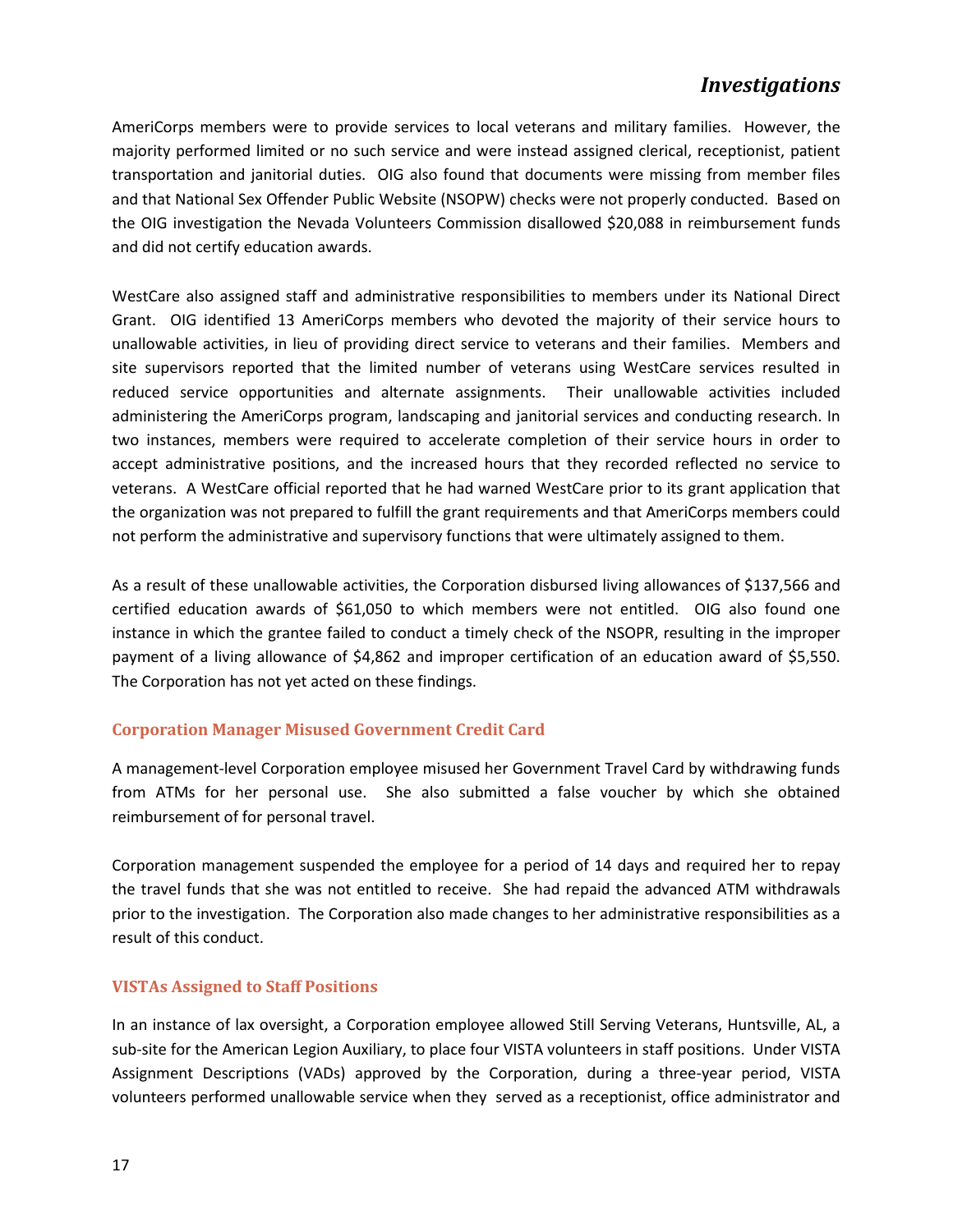IT support coordinators. Applicable regulations prohibit the assignment of VISTA members to perform staff functions. Federal program funds totaling \$57,190 were disbursed for these unallowable VISTA services.

Corporation management conducted a further review of the American Legion Auxiliary Call to Service Corps program VADs and found an additional four that suggested unallowable activities. Management reported that corrective action was taken to update and clarify the VADs to ensure that they included no unallowable activities.

#### <span id="page-18-0"></span>**Corporation's Manual Verification of Citizenship Unreliable; OIG Recommends Changes**

Due to flaws in the Corporation's manual process for verifying the citizenship of AmeriCorps applicants, an undocumented immigrant was able to enroll in a Minnesota Read AmeriCorps program and receive \$6,512.83 in Federal funds. The individual enrolled using a fraudulent Social Security number and bogus permanent resident card. Grantee officials learned of the fraud only when the member declined his education award at the conclusion of his term of service, admitting that he was in the country illegally and the documents he provided to enroll were fraudulent.

OIG found that the enrollment information submitted by the grantee was originally rejected based on a check of the Social Security Administration database. The Corporation notified the grantee of the rejection and requested the grantee to obtain the necessary identification documents from the member. Under the Corporation's manual verification process, an employee of the National Service Trust reviewed the scanned/faxed documents and decided to allow enrollment of the member. There was no other verification or inquiry into why this same information had been rejected by the Social Security database.

Personnel of the National Service Trust have neither the expertise nor the resources to evaluate the authenticity of identification documents. They have no other tools to assist them in determining the eligibility of AmeriCorps applicants rejected by the Social Security database.

OIG recommended that Corporation management adopt a more rigorous and reliable process for verifying the eligibility of any applicant whose citizenship is not verified during the initial review by the Social Security Administration. Rather than relying solely on employees' ability to identify fraudulent identification documents, the Corporation should obtain third-party validation through a verification database (e.g., Clear or Lexis-Nexis), in order to confirm that the information submitted matches the individual enrolling in the program. Neither the United States Attorney's Office nor the Department of Homeland Security chose to act on the information provided by OIG about this particular individual.

#### <span id="page-18-1"></span>**Proactive Efforts Result in Corrective Actions**

In coordination with Volunteer Louisiana (the Louisiana State Commission), OIG completed a proactive review of the Project Homecoming AmeriCorps program (Project Homecoming) conducted by The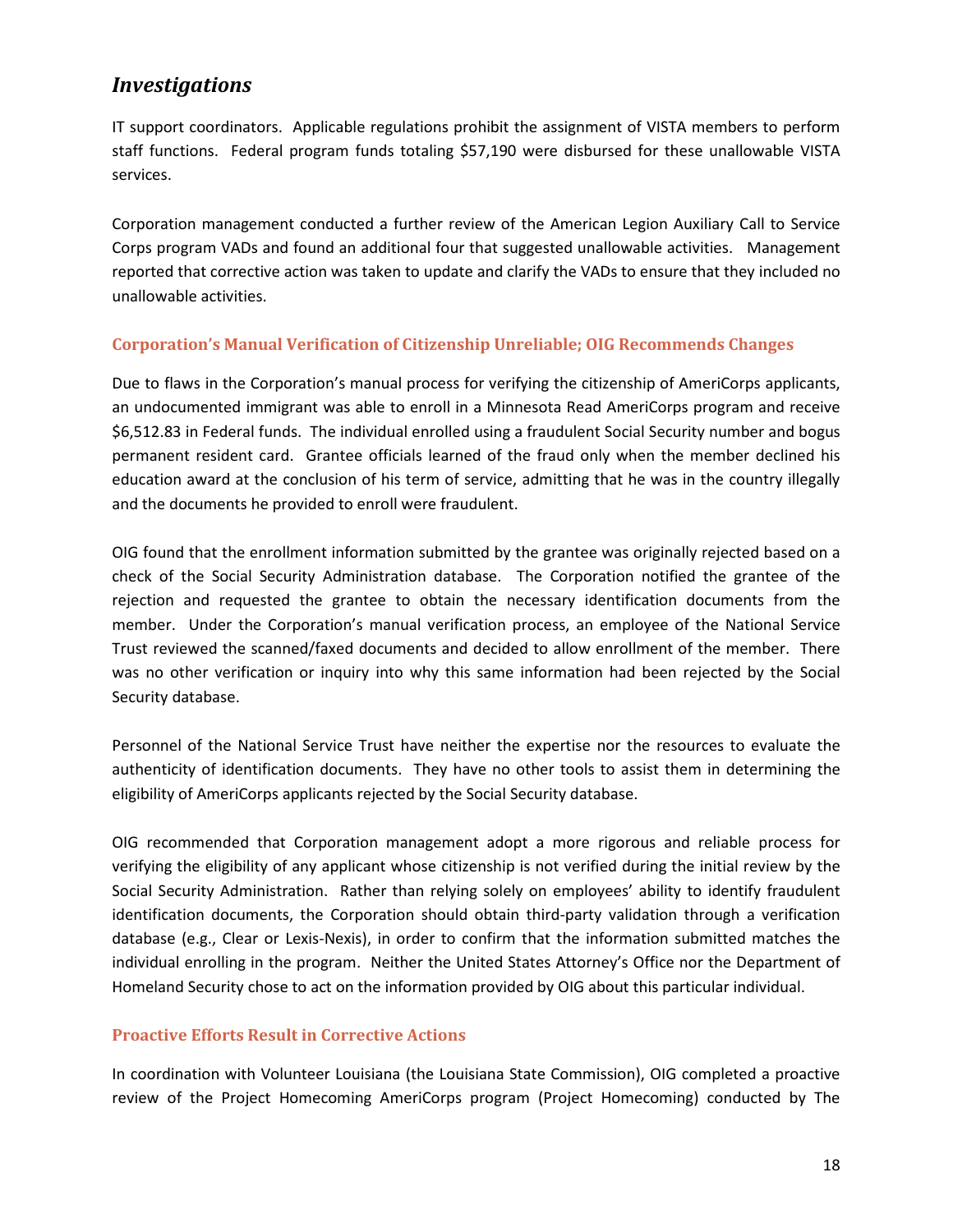Presbytery of South Louisiana, sub-recipient of a grant awarded by Volunteer Louisiana. The review revealed that Project Homecoming officials failed to conduct timely criminal background and National Sex Offender Public Website (NSOPW) checks, resulting in the improper disbursement of more than \$127,000 in living allowances and \$55,000 in education awards certified for ineligible individuals. The review identified additional concerns regarding the documentation of program costs in Project Homecoming's fiscal system.

Volunteer Louisiana concluded that the necessary criminal history checks were conducted late because of Hurricane Isaac. Project Homecoming provided documentation concerning the questioned costs and instituted additional procedures to ensure that the noncompliance found by OIG would not recur.

#### <span id="page-19-0"></span>**Investigation of Guam AmeriCorps Grantee Highlights Risks of Enrolling Employees**

Following up on allegations that a sub-grantee of the Serve Guam! Commission (Commission) enrolled employees as AmeriCorps members and supplemented their salaries with Federal funds, OIG enlisted the on-site assistance of the Guam office of the Federal Bureau of Investigation. Their inquiry confirmed that seven grantee employees were enrolled as part-time AmeriCorps members, but the FBI could not find evidence that they used their work hours as AmeriCorps service hours. However, as other investigations have shown, enrollment of employees creates a significant risk and imposes a concomitantly greater supervisory burden on the grantee to ensure a complete separation between an employee's work activities and service activities. Ultimately, the grantee decided to no longer allow current employees to enroll in the AmeriCorps program.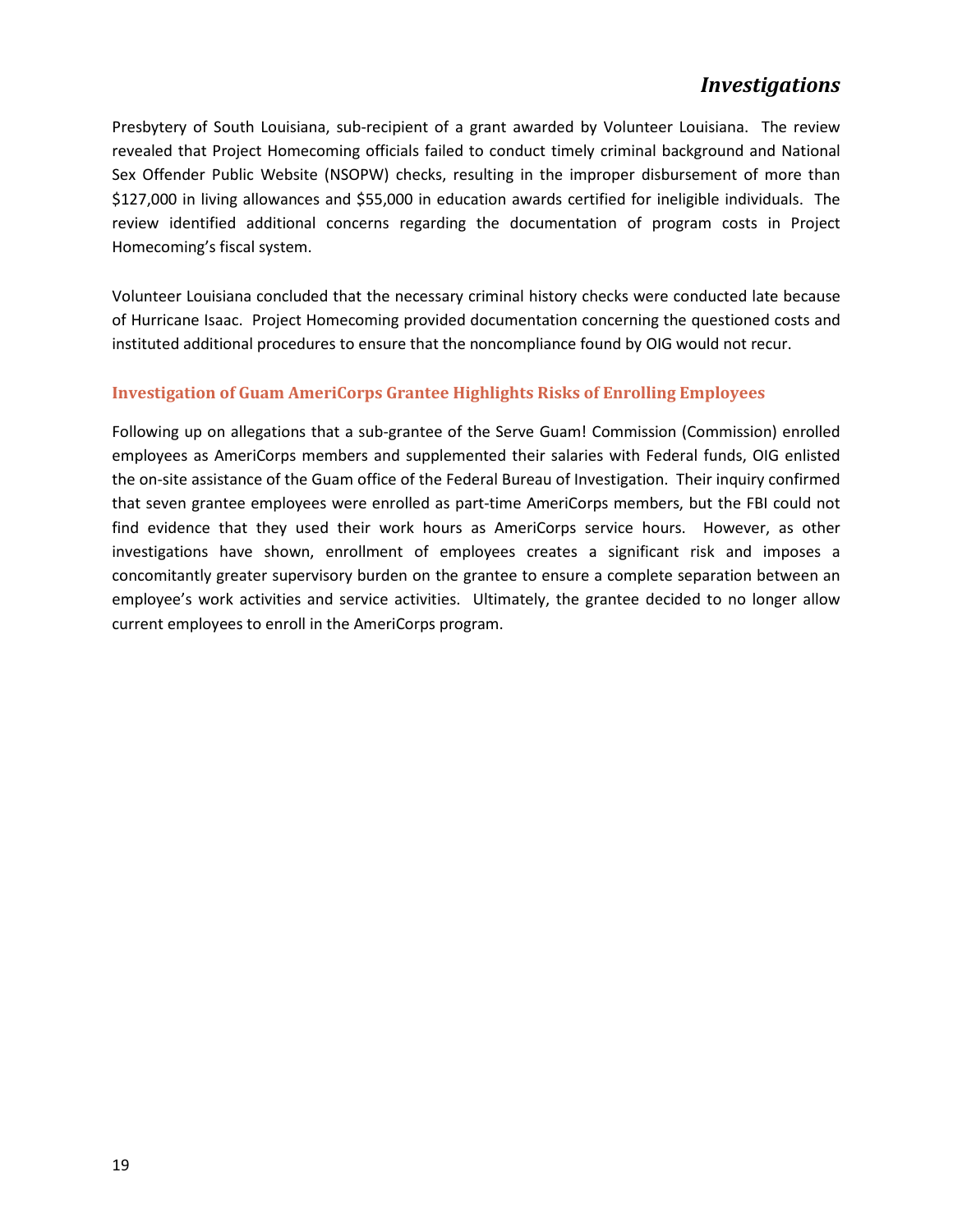| <b>Summary Of Cases</b>                                                                        |             |             |             |             |           |  |
|------------------------------------------------------------------------------------------------|-------------|-------------|-------------|-------------|-----------|--|
| FY 2012<br>FY 2013<br><b>Fiscal Year</b><br><b>FY 2010</b><br><b>FY 2011</b><br><b>FY 2014</b> |             |             |             |             |           |  |
| Investigative actions<br>opened                                                                | 39          | 42          | 22          | 43          | 9         |  |
| Investigative actions<br>resolved and closed                                                   | 46          | 35          | 42          | 36          | 16        |  |
| Average monthly caseload                                                                       | 32          | 34          | 26          | 23          | 15        |  |
| Investigative matters<br>resolved without opening a<br>separate investigative action           | 45          | 39          | 51          | 67          | 27        |  |
| Referrals for prosecution                                                                      | 9           | 8           | 4           | 7           | 0         |  |
| Investigative recoveries <sup>2</sup>                                                          | \$634,803   | \$447,854   | \$2,846,203 | \$590,943   | \$328,170 |  |
| Cost avoidance <sup>3</sup>                                                                    | \$1,218,178 | \$1,666,294 | \$2,321,521 | \$1,078,316 | \$62,740  |  |
| Administrative or<br>management action taken                                                   | 20          | 14          | 17          | 23          | 11        |  |

 $2$  Includes money received by the Corporation or other government agencies as a result of OIG investigations, including joint investigations with another OIG, Federal, or State investigative element.

<sup>3</sup> When OIG investigative action identifies a systemic practice that has subsequently been stopped or modified due to some type of OIG investigative interdiction, any clear and unmistakable savings to the Corporation are reported as cost avoidance.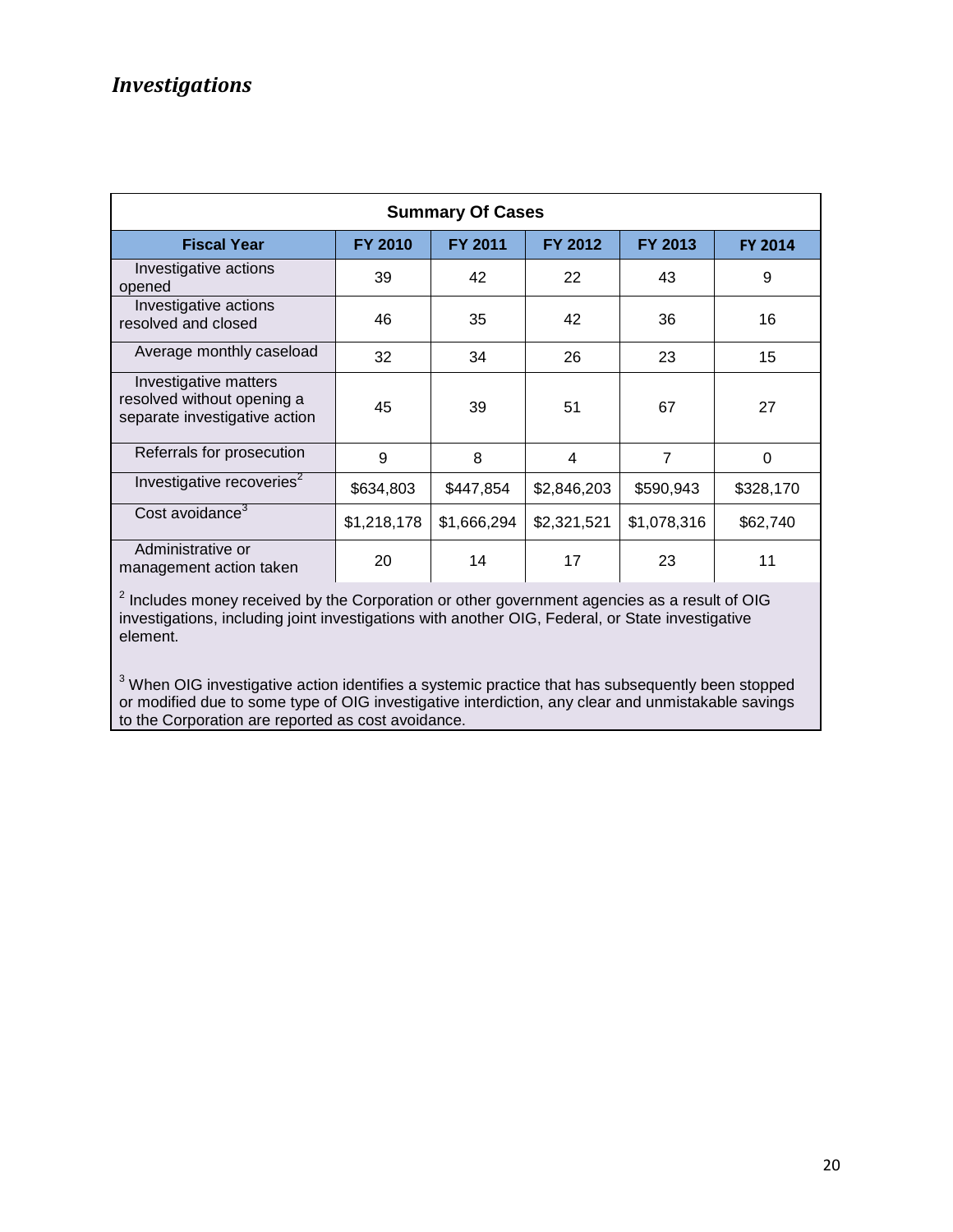

# *Suspension and Debarment*

<span id="page-21-0"></span>Suspension and debarment are remedies intended to protect the Federal Government from doing business with individuals or entities whose conduct has shown that they cannot be trusted to conduct business reliably, in compliance with the law, rules and regulations and with integrity. When the Office of Inspector General discovers serious misconduct that casts doubt on the present responsibility of a grantee, grantee staff or other party, it recommends that the Corporation impose debarment to prevent future harm to Federal programs and operations. If the Corporation begins suspension or debarment proceedings, the respondent has an opportunity to demonstrate that it should not be excluded from transactions with the government.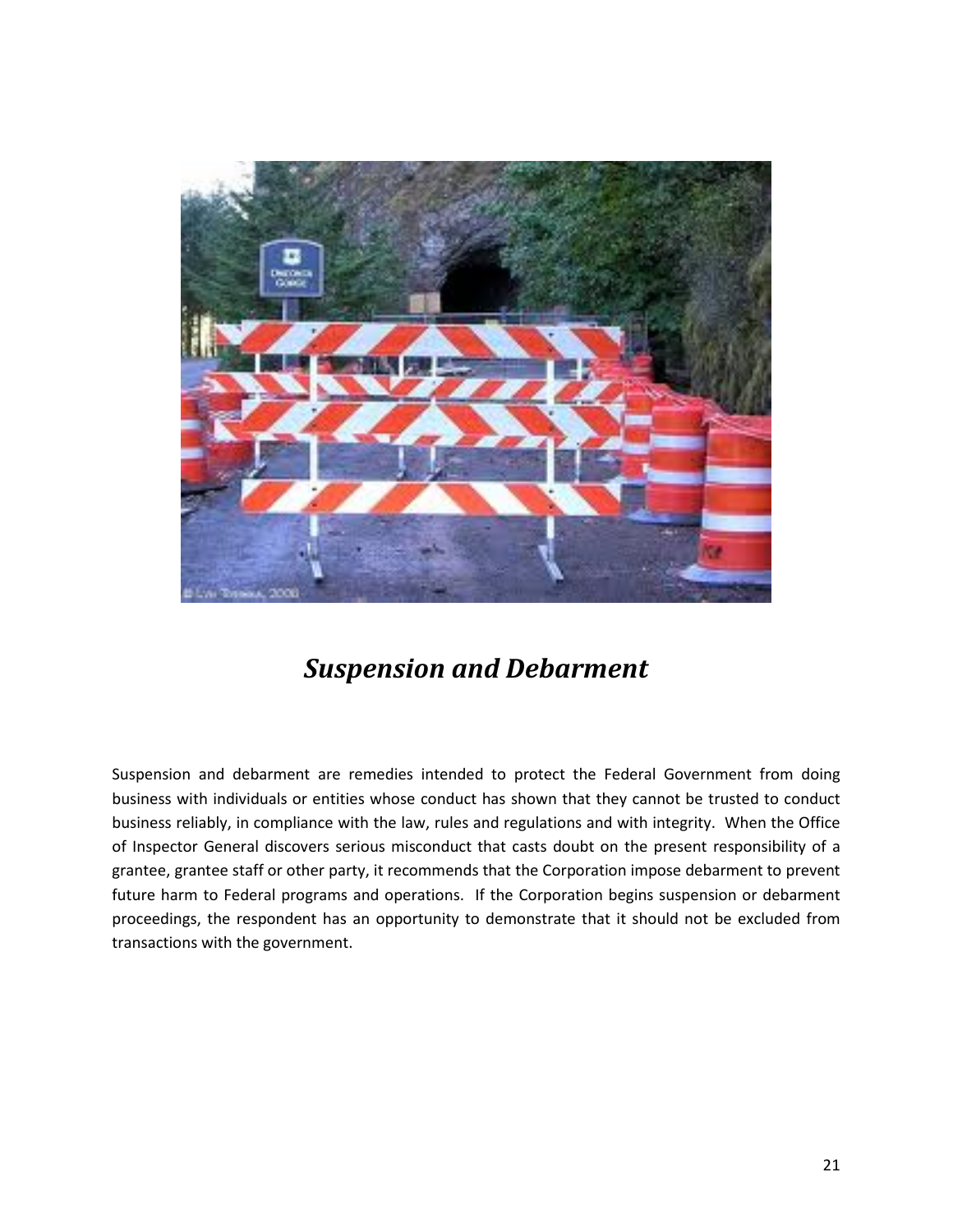### <span id="page-22-0"></span>**Recent Activity**

During this reporting period, the Corporation debarred three individuals based on OIG requests. Each of these debarments was based on a criminal conviction arising from the misdirection of Federal grant funds.

#### <span id="page-22-1"></span>**Former School Employee Debarred After Conviction**

While employed by the Lee County School District, Bishopville, SC, Welithia Fortune diverted \$31,805.39 in Federal program funds to her personal bank account. Based on her conviction of theft, the Corporation debarred her from doing business with the Federal government for a period of three years.

#### <span id="page-22-2"></span>**Former AmeriCorps Program Director's Deception Leads to Debarment**

Former Executive Director of the Arkansas HIPPY AmeriCorps Program Barbara Gilkey purposefully deceived the Arkansas Commission by failing to disclose that she had instructed HIPPY sub-sites to enroll their paid employees as AmeriCorps members. Her deception resulted in the wrongful award of an AmeriCorps grant and wrongful disbursement of more than \$500,000 in Federal program funds. The employee "members" simply continued to perform their employment duties, and the community derived no additional benefit from their AmeriCorps enrollment; AmeriCorps' authorizing statute prohibits the use of AmeriCorps members from supplanting or otherwise performing the duties of employees of a grantee. The Corporation debarred the former executive director from doing business with the Federal government for a period of three years.

#### <span id="page-22-3"></span>**Former Nevada State Commission Program Officer Debarred for Conflict of Interest and False Statements**

Following a site visit, former State Commission Program Officer Brian Guiot falsely stated that AmeriCorps grantee Luz Community Development Coalition (LCDC), Las Vegas, NV, was in "full compliance" with the grant provisions. The grantee's records, however, showed plainly that it failed to conduct statutorily required checks of the National Sex Offender Public Registry. The Nevada State Commission relied on the false compliance report, resulting in the improper disbursement of \$265,304.20 in Federal grant funds.

The Program Officer's loyalty was compromised by a conflict of interest. At the time of his site visit, the Program Officer was in discussions with the grantee about a management position with the organization, and he became the director of the grantee's AmeriCorps program upon resigning from his position at the State Commission. The Corporation debarred the former program officer from doing business with the Federal government for a period of one year.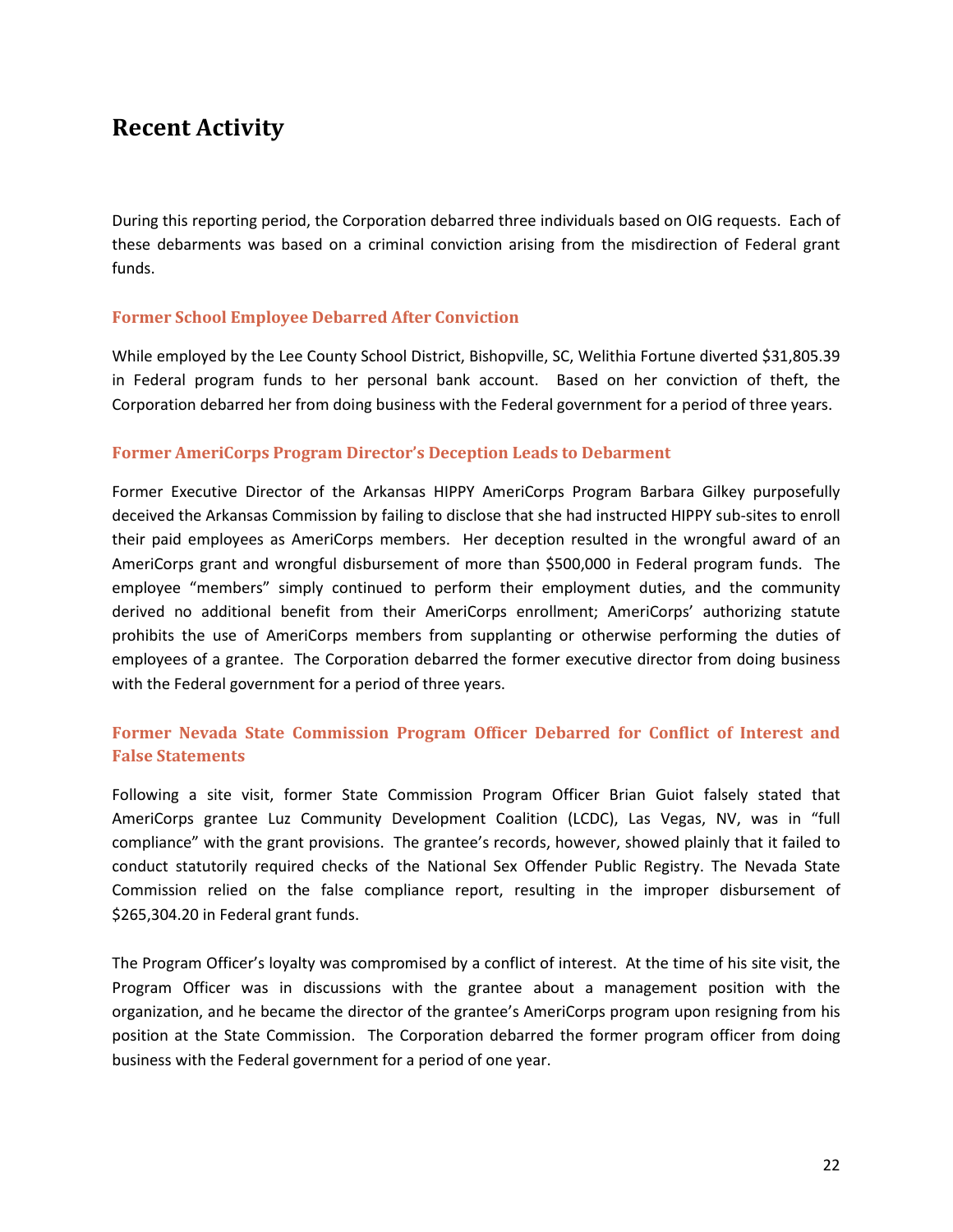

# *Peer Review*

<span id="page-23-0"></span>Offices of Inspector General (OIG) are required to include in their semiannual reports to Congress the results of peer reviews of their offices, as well as outstanding and not fully implemented recommendations from peer reviews the OIG received from another OIG, and outstanding and not fully implemented recommendations the OIG made in any peer review it performed for another OIG. The specific statutory requirements for this reporting is contained in Section 989C of Public Law 111-203, which amended Section 5 of the Inspector General Act of 1978.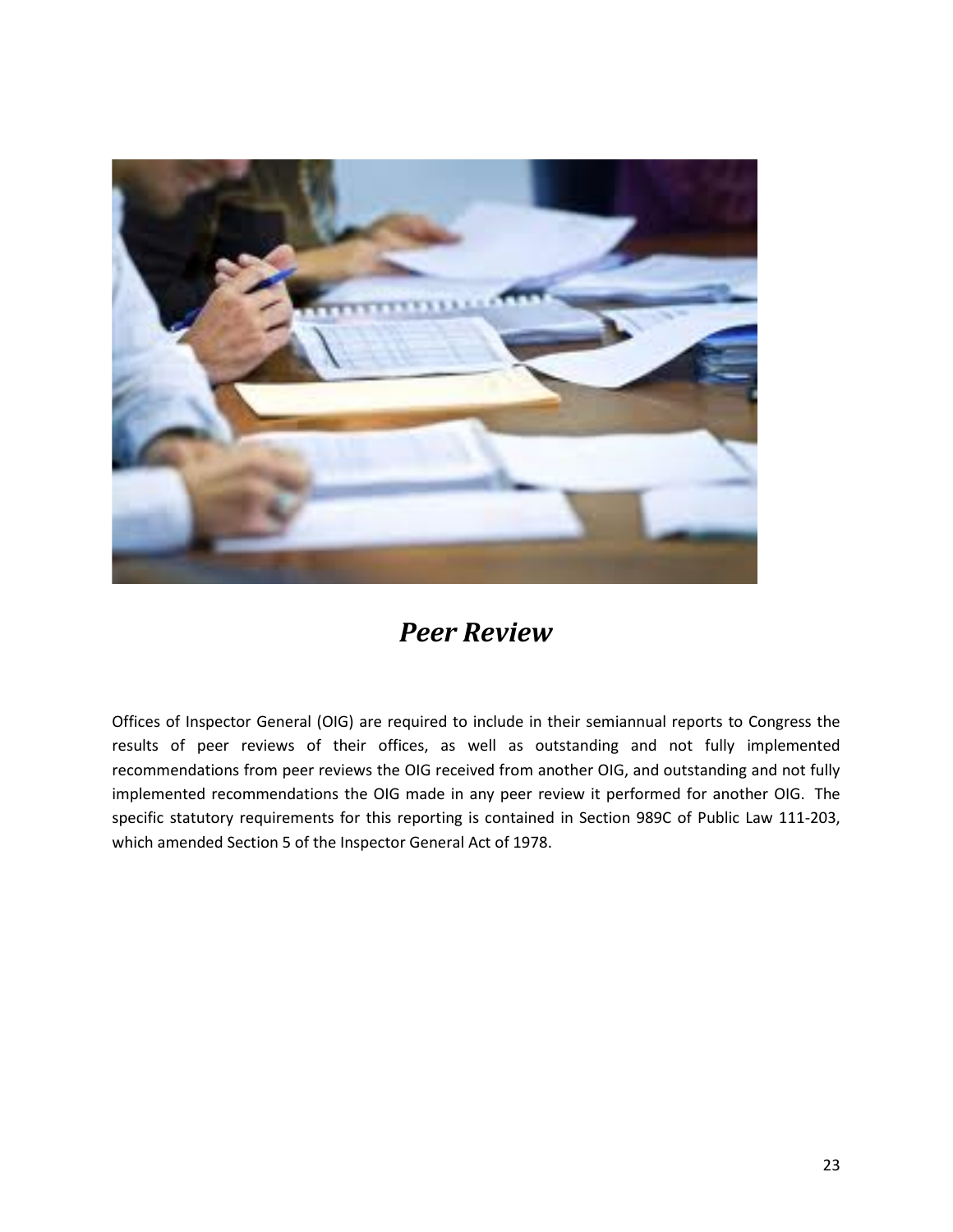<span id="page-24-0"></span>The most recent report of a peer review of our investigative operations was issued September 19, 2012, by the Federal Reserve Board, Office of Inspector General (FRB OIG). It confirmed that the system of internal safeguards and management procedures for the investigative function of the CNCS OIG in effect for the period May 2011, through May 18, 2012, is compliant with the quality standards established by CIGIE and the Attorney General Guidelines. The safeguards and procedures provide reasonable assurance that the CNCS OIG is conforming to professional standards in the planning, execution and reporting of its investigations. Our Investigations Section's next peer review is scheduled for FY 2015. (Report: [http://www.cncsoig.gov/2012-investigations-peer-review\)](http://www.cncsoig.gov/2012-investigations-peer-review)

OIG investigators conducted a Peer Review of the U.S. Nuclear Regulatory Commission, Office of Inspector General, investigative operations, (NRC-OIG) in September 2013. The system of internal safeguards and management procedures for the investigative function of the NRC-OIG in effect for the three year period ending August 31, 2013, is in full compliance with the quality standards of the Council of the Inspector General on Integrity and Efficiency (CIGIE) and the Attorney General Guidelines. The safeguards and procedures provide reasonable assurance that the NRC-OIG is conforming to professional standards in the conduct of its investigations.

## <span id="page-24-1"></span>**Audit**

The Audit Section's most recent Peer Review Report was issued February 27, 2013 by the Smithsonian Institution OIG. External peer reviews are conducted within the OIG community to evaluate the audit organization's system of internal quality control and to ensure that it complies with generally accepted government auditing standards (the GAO Yellow Book). The report confirmed that: "the system of quality control for the CNCS OIG in effect for the year ending September 30, 2012, has been suitably designed and complied with to provide the CNCS OIG with reasonable assurance of performing and reporting in conformity with applicable professional standards in all material respects." The CNCS OIG Audit Section received a peer review rating of pass. (Report: [http://www.cncsoig.gov/2012-Peer-](http://www.cncsoig.gov/2012-Peer-Review)[Review.](http://www.cncsoig.gov/2012-Peer-Review)) The Audit Section's next peer review will take place in FY 2015.

Our Audit Section conducted a quality control review of the audit operations of the Office of Inspector General, National Science Foundation (NSF). As part of the peer review, we evaluated the NSF OIG's staff qualifications, their independence, audit work, training, and quality control procedures. NSF received a pass rating, the results of this peer review can be found on the NSF OIG's website at [www.nsf.gov/oig.](http://www.nsf.gov/oig) The Audit Section's next peer review will take place in Fiscal Year 2015.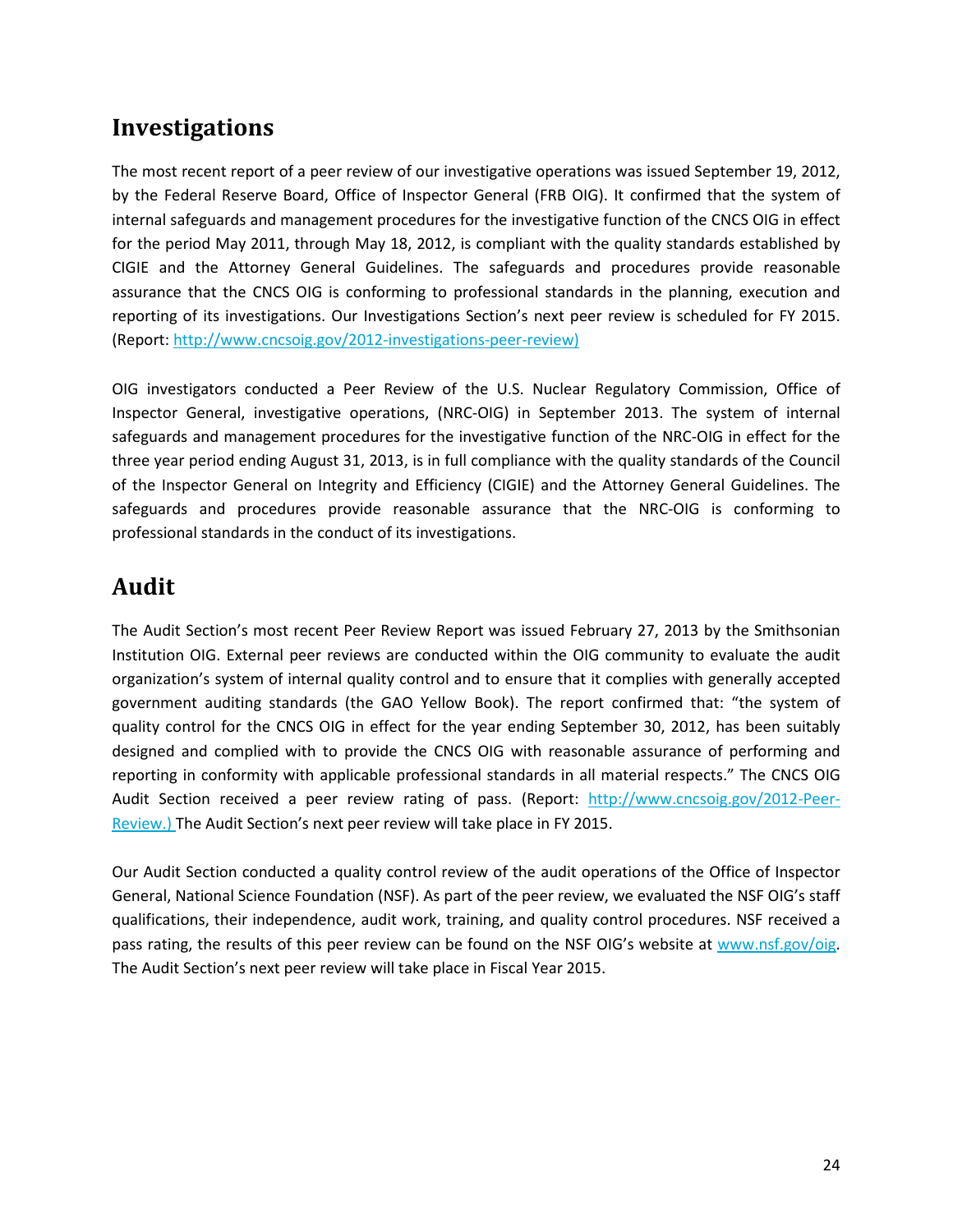

# *Review of Legislation and Regulations*

<span id="page-25-0"></span>Section 4(a) of the Inspector General Act directs the Office of Inspector General to review and make recommendations about existing and proposed legislation and regulations relating to the Corporation's programs and operations. The Office of Inspector General reviews legislation and regulations to determine their impact on the economy and efficiency of the Corporation's administration of its programs and operations. It also reviews and makes recommendations on the impact that legislation and regulations may have on efforts to prevent and detect fraud and abuse in Corporation programs and operations. The Office of Inspector General draws on its experience in audits and investigations as the basis for its recommendations.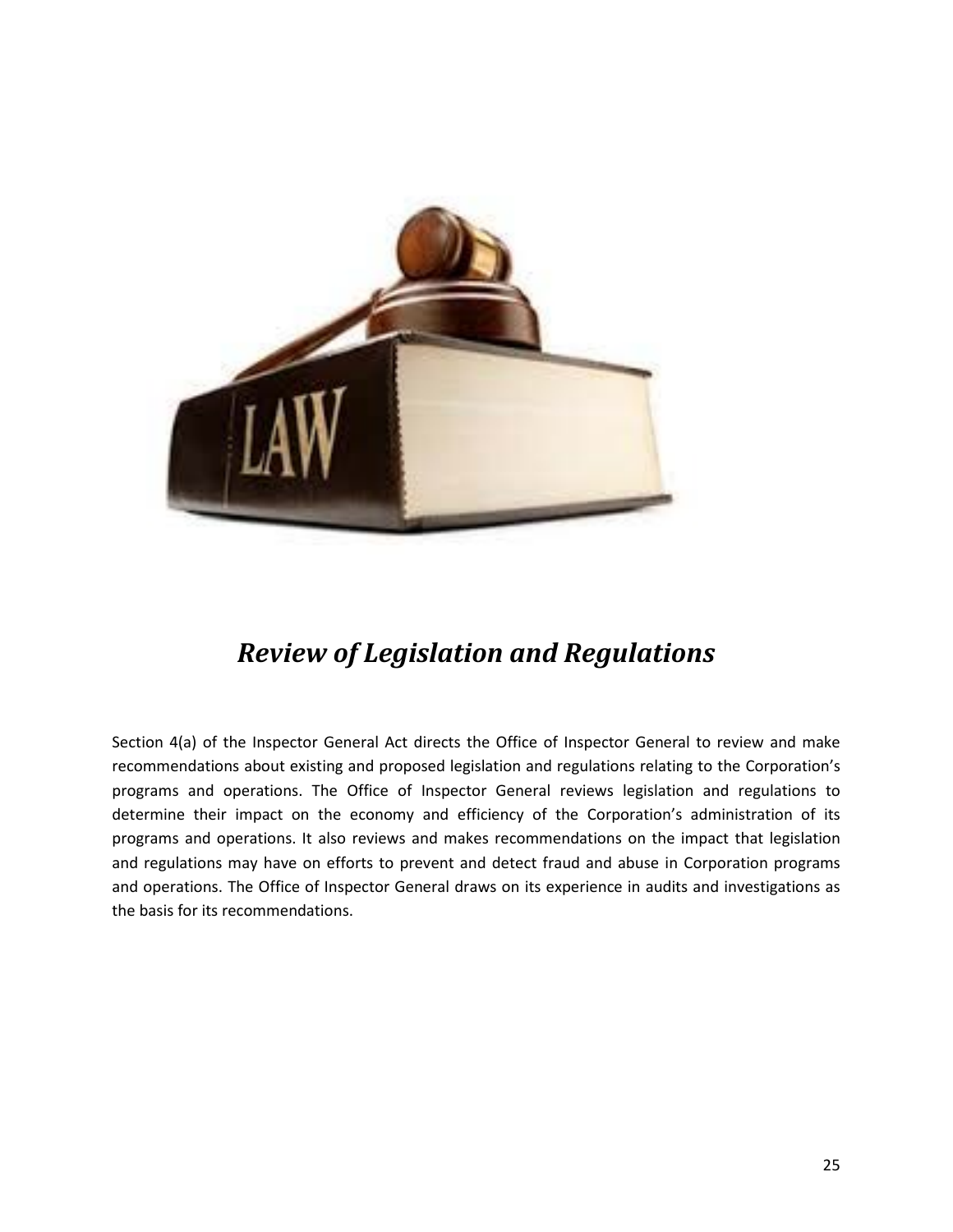#### <span id="page-26-0"></span>**Congress Grants Legislative Relief To Facilitate FBI Fingerprint Checks by Grantees**

Section 189D of the Serve America Act of 2009 requires that Corporation grantees check the national criminal history of volunteers and grantees staff whose service involves access to children under the age of 17, persons older than 60 years of age and individuals with disabilities by submitting their fingerprints to the FBI for a match of criminal records. The FBI fingerprint check is in addition to the name-based checks of the National Sex Offender Public Website and State criminal registries required by statute from all Corporation grant program staff and volunteers.

In its Congressional Budget Justification for FY 2014, the Corporation sought to narrow the fingerprint check because many State agencies were unwilling or unable to submit the necessary requests to the FBI on behalf of Corporation grantees. The Corporation therefore sought to eliminate fingerprint check requirement for volunteers and staff who worked with disabled persons or those over 60, and rely exclusively on the name-based state criminal registry and National Sex Offender Public Website checks. OIG opposed the proposed change, on the ground that fingerprints often represent the best means to capture the histories of those attempting to evade detection by use of aliases, name changes, or other subterfuge; such checks are therefore appropriate to protect the elderly and the disabled, whom Congress has identified as particularly vulnerable.

The most recent appropriation act retains the fingerprint requirement and authorizes Corporation grantees to obtain fingerprint checks directly. Corporation grantees are now considered "qualified entities" under the National Child Protection Act. For a fee not to exceed 18 dollars, they are permitted to obtain fingerprint results from designated State agencies with access to the FBI database. With this relief, Corporation grant programs can operate in a manner that assures the safety of those groups at high risk.

#### <span id="page-26-1"></span>**Corporation Does Not Provide ACA-Compliant Health Care Coverage: AmeriCorps and VISTA Members Must Find Other Insurance**

The Serve America Act requires that AmeriCorps grantees "provide or make available a basic health care policy for every full-time participant" and that the Corporation "establish minimum standards that all plans must meet in order to qualify for payment under this part." sec. 140. Grant provisions adopted by the Corporation establish minimum standards for health insurance for national service participants, and the Corporation is authorized to reimburse up to 85 percent of the cost of this health care coverage.

Last December, the Corporation informed AmeriCorps VISTA members that the health insurance provided to VISTAs through the AmeriCorps Health Benefits Plan did not meet the "minimally essential coverage" requirements of the Affordable Care Act of 2009 (ACA). AmeriCorps grantees were also advised that the policy that covers AmeriCorps members was also noncompliant.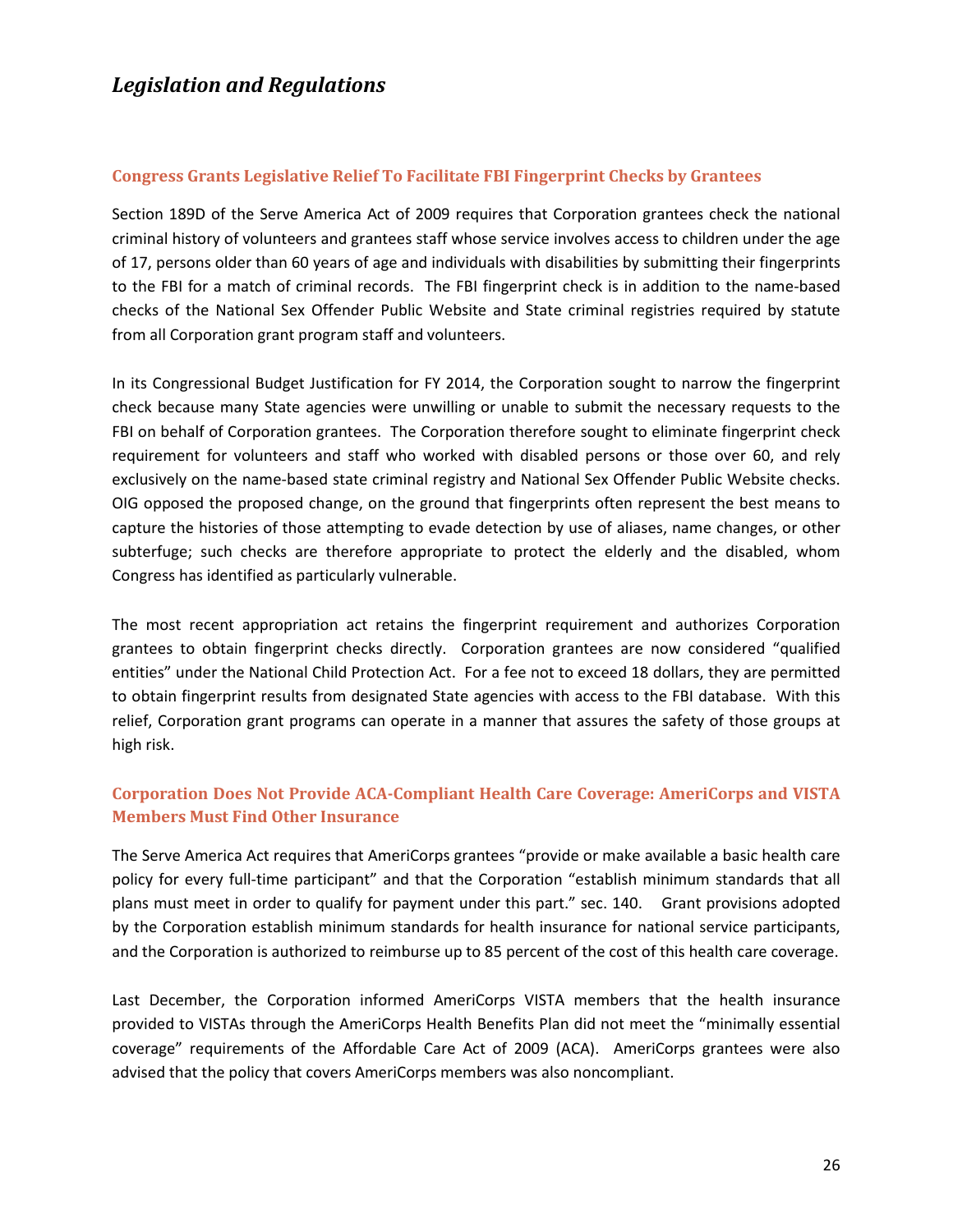### *Legislation and Regulations*

The result is that VISTA volunteers and AmeriCorps members must find other ACA-compliant coverage, either under a parent's health insurance policy (if under 26 years of age) or by purchasing insurance for themselves under Federal or State Exchanges or obtain coverage through State Medicaid programs (where available, and if income-eligible). Those who do not obtain coverage may be subject to fines under "individual responsibility" requirements of ACA. The Corporation reports that, "[o]ver the next year AmeriCorps will be working to improve the quality of health care for its members and to provide insurance that meets the requirements of the ACA in the near future."

OIG is concerned that the Corporation and its grantees are not meeting their legal responsibility under the Serve America Act to provide full-time AmeriCorps members with health care coverage that meets current national standards, and that the Corporation failed to incorporate into its grant requirements the coverage mandated by the ACA. This has imposed unanticipated costs on AmeriCorps members and VISTA volunteers. Moreover, we question the economy of reimbursing grantees for coverage that falls below the ACA's minimum standards, especially if national service participants must incur additional costs for largely duplicative coverage. We recommend that AmeriCorps grant provisions require grantees to provide a policy consistent with the ACA minimums and that the Corporation work with its insurance carrier to revise the AmeriCorps Health Benefits Plan to be ACA compliant for the VISTA and NCCC members.

#### <span id="page-27-0"></span>**Corporation Strengthens Accountability in VISTA Program, Modifies VISTA Sponsor Agreements To Hold Sponsor Financially Responsible for Improper Use of VISTA Volunteers**

Prior OIG audits have found that certain sponsors misused VISTA members' service time, by having them perform direct service or undertake activities unrelated to the VISTA program's anti-poverty mission. In such cases, OIG has recommended that the Corporation recoup from the VISTA project sponsor the VISTA member's federally funded living allowance and education award pro rata to the misused time.

Historically, the Corporation has taken the position that it cannot recoup living allowances because they are paid directly to the VISTA members by the Corporation. It has asserted that it has no legal recourse against the VISTA sponsor for improper use of VISTA volunteers other than terminating the project and reassigning the VISTAs. OIG recommended that the Corporation adopt new contractual provisions that would create a recoupment remedy in these circumstances.

We are pleased to report that the Corporation has now created a legal avenue to recoup the costs associated with improperly used VISTA services. Under a new section added to the VISTA sponsor agreement, the sponsor, or any sub-recipient, can be held financially responsible for any misuse of VISTA volunteers' time and activities. OIG regards this as a significant improvement of accountability in the VISTA program which will help to ensure that its resources will be used for the intended purpose of eradicating poverty.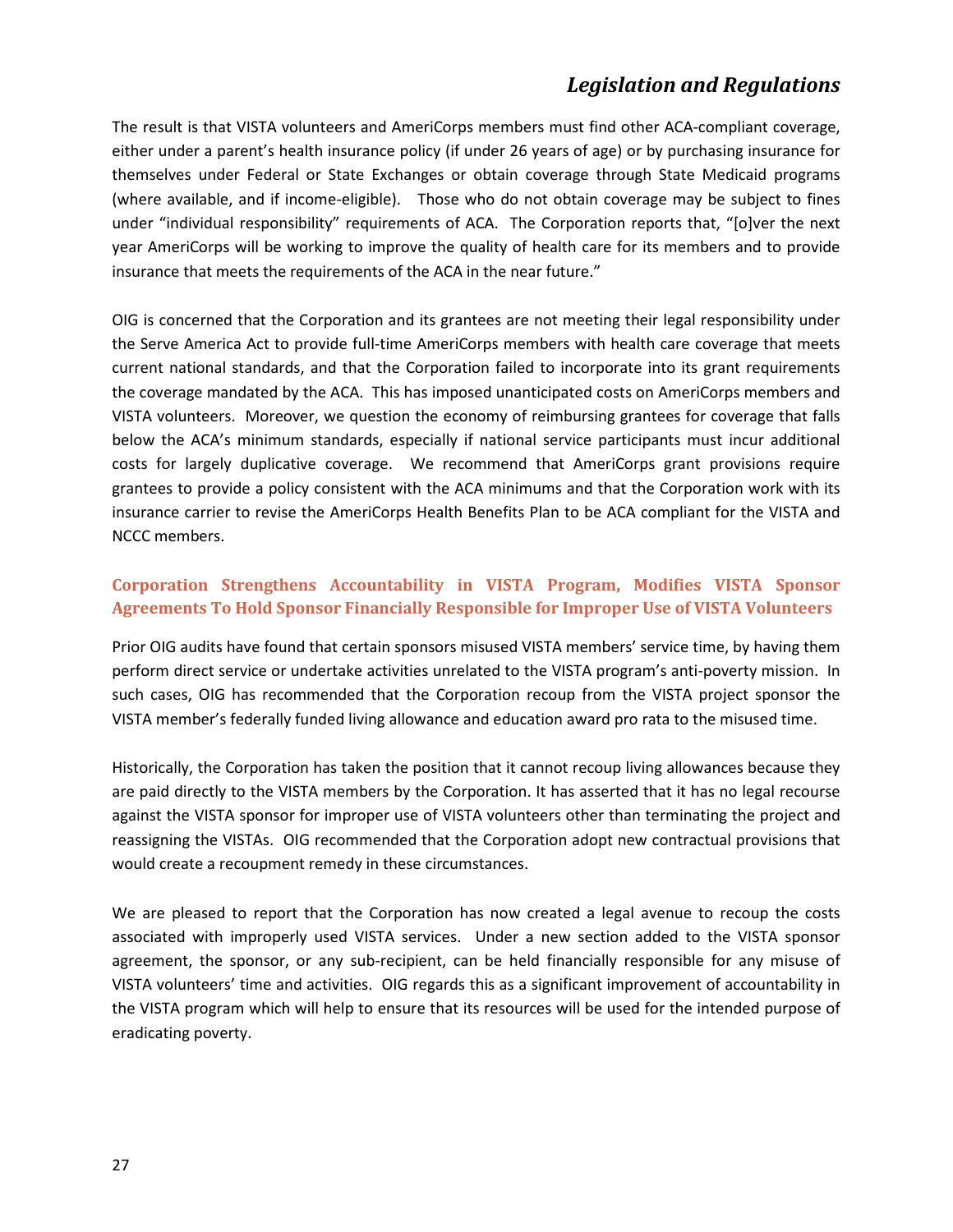### *Legislation and Regulations*

#### <span id="page-28-0"></span>**Conference Spending**

Last year, Congress enacted requirements that Federal agencies report to their OIGs detailed information on conference spending. In February, the Corporation itemized for OIG its 2013 conferences, setting out each event's purpose, cost, date, location, and number of people in attendance. The six events involved training and technical assistance to Corporation grantees, and each cost the Corporation less than \$100,000.

#### <span id="page-28-1"></span>**Corporation Policy Council**

OIG participates as an observer in the Corporation's Policy Council, which is charged with developing and amending internal policies covering all operations. Based on our audit and investigation experience, OIG recommends revisions to proposed Corporation policies to strengthen internal controls and improve oversight.

During this reporting period, OIG recommended revisions, which the Corporation incorporated, for the following finalized policies:

- Property Management Policy
- Closeout of Grants Awards
- Grant Fund Holds for Late Reporting
- Acquisition Policy
- Continuity of Operations Plan
- Due Diligence Prior to Initiating Collaborations

Also during this reporting period, the OIG provided comments to the Corporation for the following policies, which are pending revision:

- CNCS Integrity Framework
- Anti-Fraud Policy
- Debt Collection
- Portfolio Plan Procedure
- Funding Certification Procedure
- Change of Duty Station Policy
- Application Deadlines and Late Submissions
- Education Award Extensions
- Financial Disclosure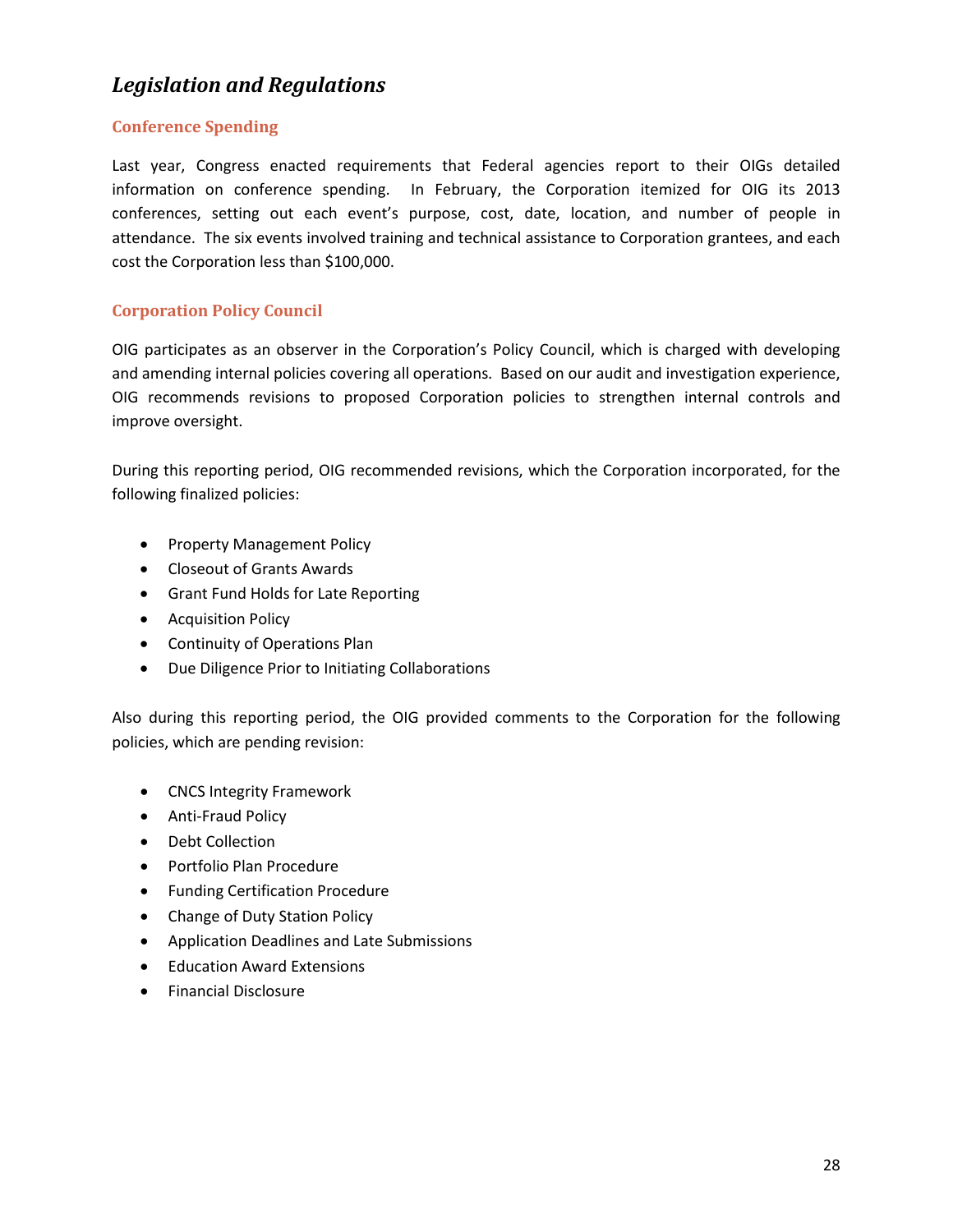

# *Statistical and Summary Tables*

<span id="page-29-0"></span>The statistical and summary tables in this section are submitted in compliance with the requirements enumerated in the Inspector General Act.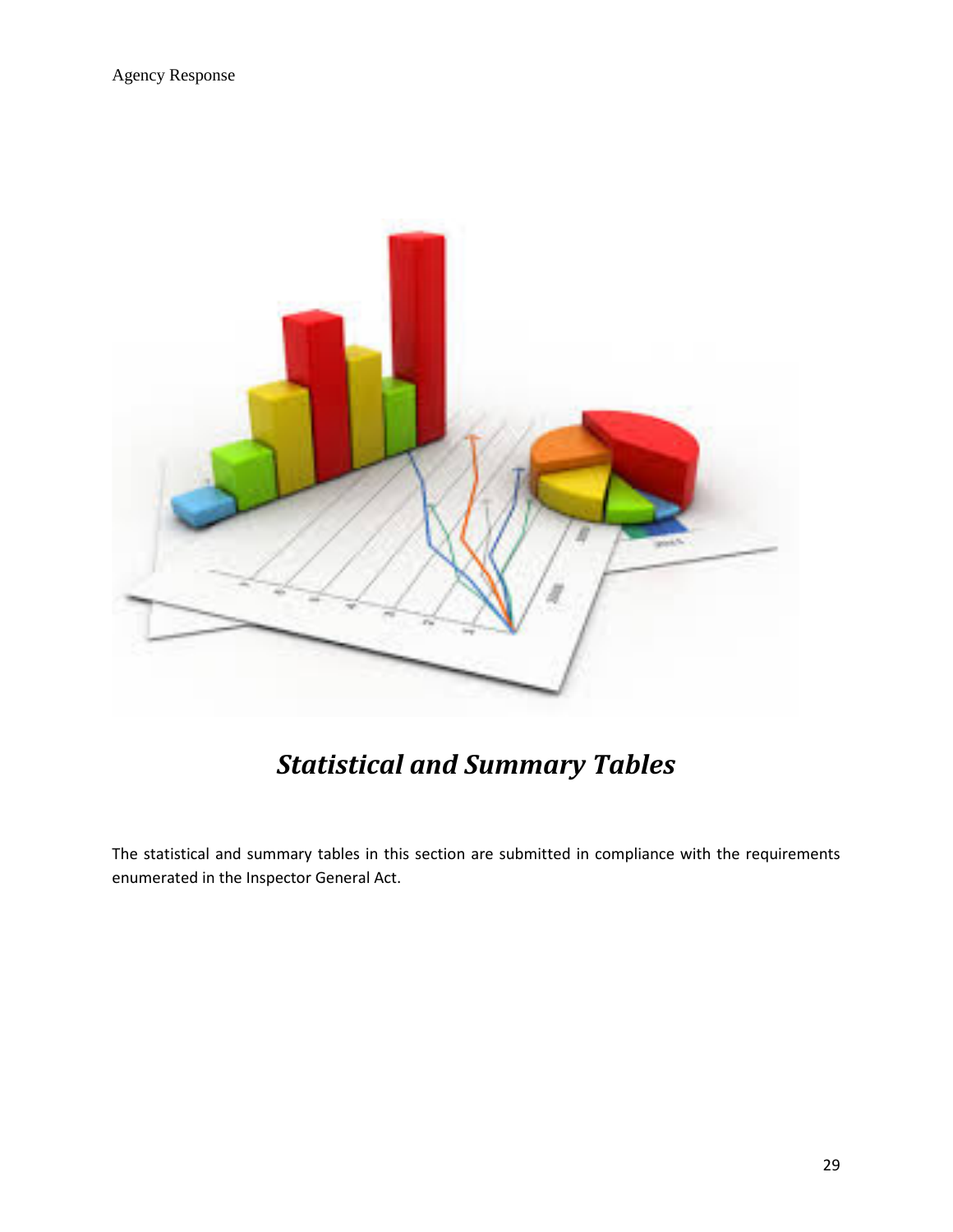### *Tables*

# <span id="page-30-0"></span>**I. Inspector General Act Reporting Requirements**

This table cross-references the reporting requirements prescribed by the Inspector General Act of 1978, as amended, to the specific pages in the report where they are addressed.

| <b>Section</b> | <b>Requirement</b>                                                                                                                                     | Page                |
|----------------|--------------------------------------------------------------------------------------------------------------------------------------------------------|---------------------|
| 4(a)(2)        | Review of legislation and regulations                                                                                                                  | 25                  |
| 5(a)(1)        | Significant problems, abuses, and deficiencies related to the<br>administration of Corporation programs and operations                                 | Throughout          |
| 5(a)(2)        | Recommendations with respect to significant problems, abuses<br>and deficiencies found in the administration of Corporation<br>programs and operations | Throughout          |
| 5(a)(3)        | Prior significant recommendations on which corrective action<br>has not been completed                                                                 | 33                  |
| 5(a)(4)        | Matters referred to prosecutorial authorities                                                                                                          | None this<br>period |
| 5(a)(5)        | Summary of instances where information was refused                                                                                                     | None this<br>period |
| 5(a)(6)        | List of audit reports by subject matter showing dollar value of<br>questioned costs and unsupported costs.                                             | 34                  |
| 5(a)(7)        | Summary of significant reports                                                                                                                         | Throughout          |
| 5(a)(8)        | Statistical table showing number of reports and dollar value of<br>questioned costs                                                                    | 30                  |
| 5(a)(9)        | Statistical table showing number of reports and dollar value of<br>recommendations that funds be put to better use                                     | 34                  |
| 5(a)(10)       | Summary of each audit issued before this reporting period for<br>which no management decision was made by end of reporting<br>period                   | 32                  |
| 5(a)(11)       | Significant revised management decisions                                                                                                               | None this<br>period |
| 5(a)(12)       | None this Period                                                                                                                                       | None this<br>period |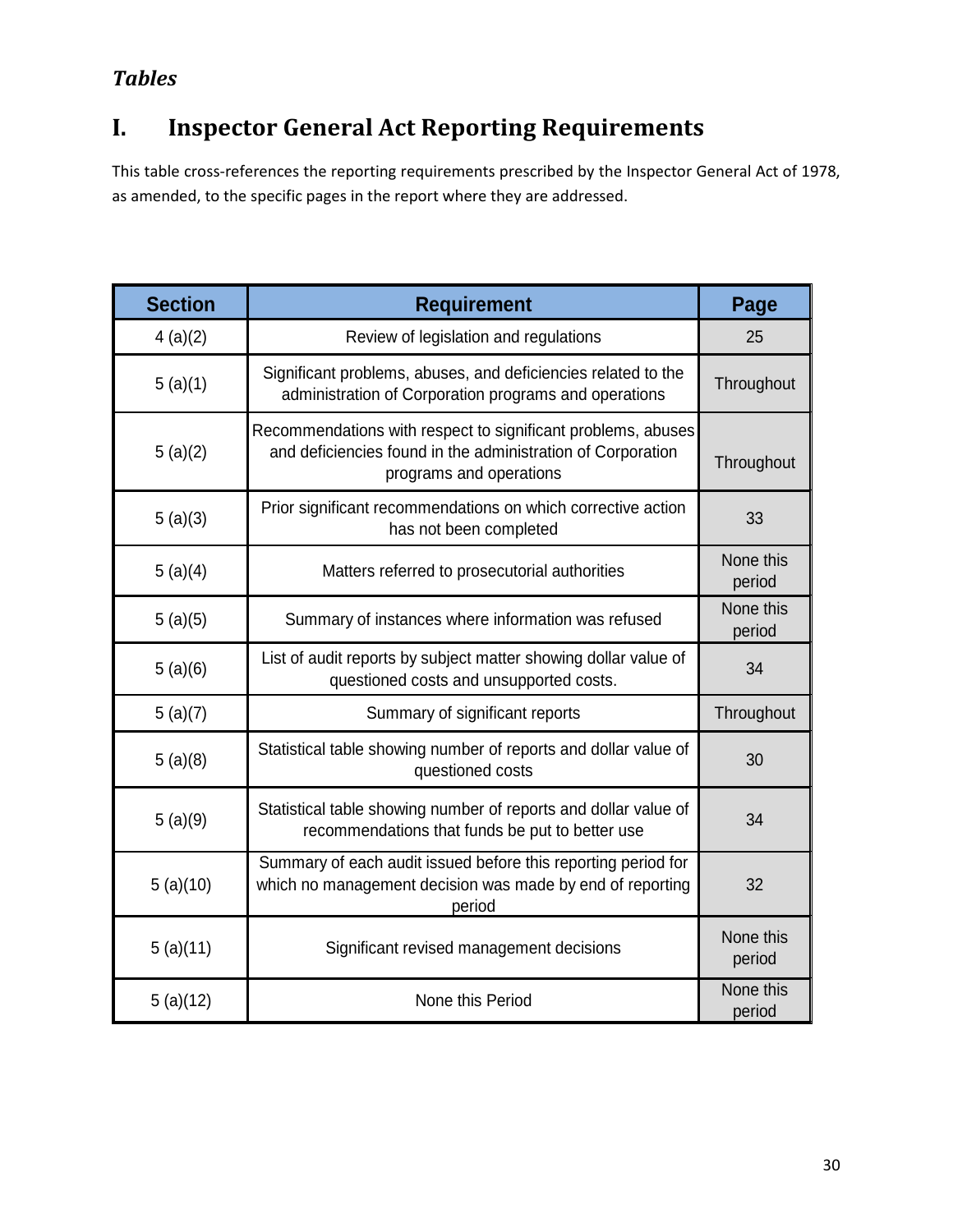<span id="page-31-0"></span>

| II. |  |  | <b>Reports with Questioned Costs</b> |  |
|-----|--|--|--------------------------------------|--|
|-----|--|--|--------------------------------------|--|

|    |                                                                                                             | <b>Federal Costs</b> |                   |                        |
|----|-------------------------------------------------------------------------------------------------------------|----------------------|-------------------|------------------------|
|    | <b>Report Category</b>                                                                                      | <b>Number</b>        | <b>Questioned</b> | <b>Unsupported</b>     |
|    |                                                                                                             |                      |                   | (Dollars in thousands) |
| А. | Reports for which no management decision<br>had been made by the commencement of the<br>reporting period    | 6                    | \$4,306           | \$3,415                |
| В. | Reports issued during the reporting period                                                                  | $\overline{3}$       | \$2,339           | \$567                  |
| C. | Total Reports $(A + B)$                                                                                     | 9                    | \$6,645           | \$3,982                |
| D. | Reports for which a management decision<br>was made during the reporting period                             | $\overline{2}$       | \$1,112           | \$957                  |
|    | I. Value of disallowed costs                                                                                |                      | \$1,081           | \$957                  |
|    | II. Value of costs not disallowed                                                                           |                      | \$31              | <u>\$0</u>             |
| Е. | Reports for which no management decision<br>had been made by the end of the reporting<br>period (C minus D) | z                    | \$5,533           | S3.025                 |
| F. | Reports with questioned costs for which no<br>management decision was made within six<br>months of issuance | 4                    | \$3,194           | \$2,458                |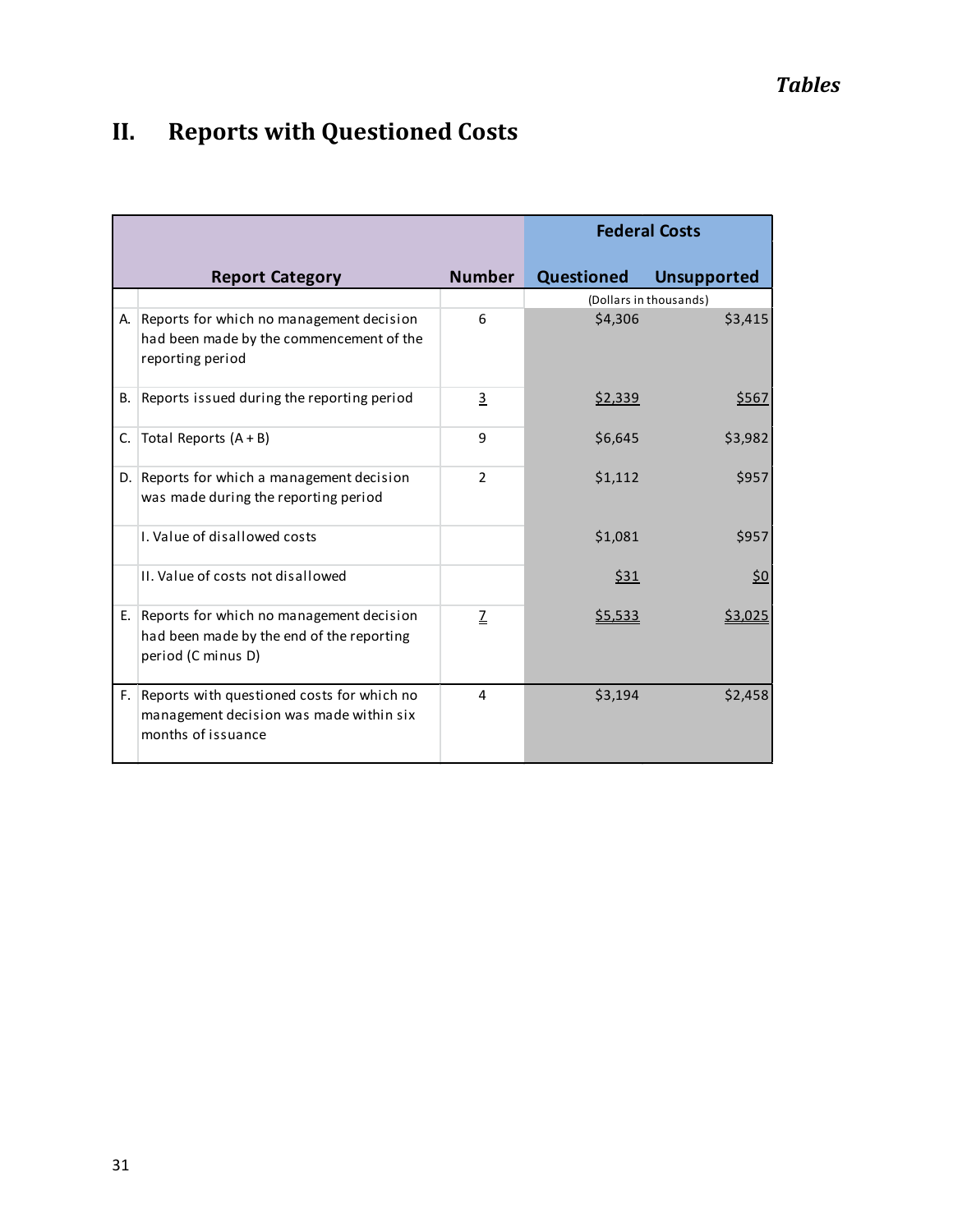# *Tables*

# <span id="page-32-0"></span>**III. Reports with Recommendations That Funds Be Put To Better Use**

|    | <b>Report Category</b>                                                                                      | <b>Number</b> | <b>Dollar Value</b><br>(In thousands) |
|----|-------------------------------------------------------------------------------------------------------------|---------------|---------------------------------------|
| Α. | Reports for which no management decision had<br>been made by the commencement of the<br>reporting period    | 4             | \$3,334                               |
| В. | Reports issued during the reporting period                                                                  | 1             | \$139                                 |
| C. | Total Reports $(A + B)$                                                                                     | 5             | 3,473                                 |
| D. | Reports for which a management decision was<br>made during the reporting period                             |               | \$33                                  |
|    | Value of recommendations agreed<br>i.<br>to by management                                                   |               | \$31                                  |
|    | ii.<br>Value of recommendations not<br>agreed to by management                                              |               | \$2                                   |
| Е. | Reports for which no management decision had<br>been made by the end of the reporting period (C<br>minus D) | 4             | \$3,440                               |
| F. | Reports for which no management decision was<br>made within six months of issuance                          | 3             | \$3,301                               |
|    |                                                                                                             |               |                                       |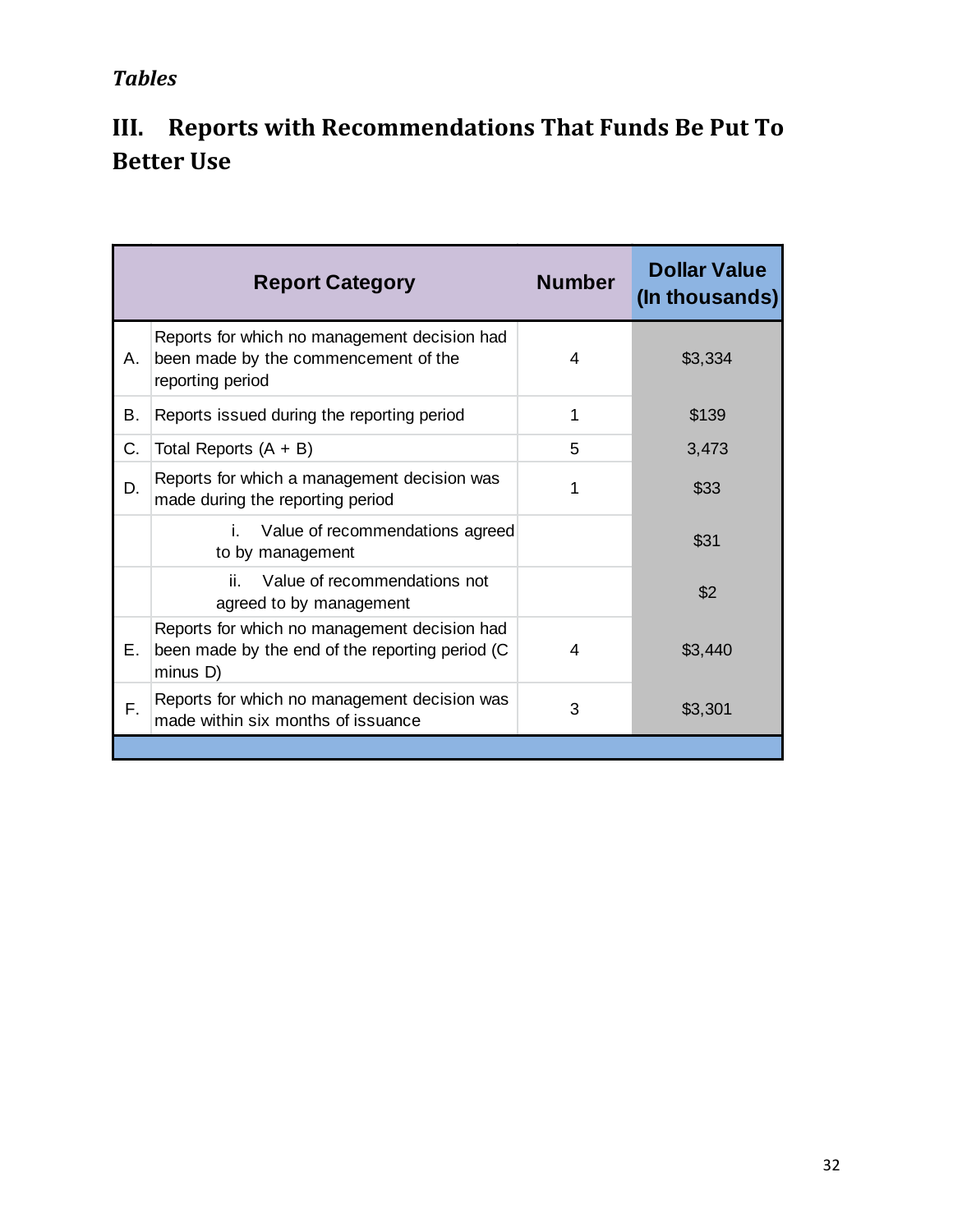# **IV. Summary of Audits with Overdue Management Decisions**

| <b>Report</b><br><b>Number</b> | <b>Title</b>                                                                                                                                       | <b>Federal</b><br><b>Dollars</b><br><b>Questioned</b> | Mgmt.<br><b>Decision</b><br><b>Due</b> | <b>Status at End of Reporting</b><br><b>Period</b>                                     |
|--------------------------------|----------------------------------------------------------------------------------------------------------------------------------------------------|-------------------------------------------------------|----------------------------------------|----------------------------------------------------------------------------------------|
|                                |                                                                                                                                                    | (Dollars in thousands)                                |                                        | (09/30/13)                                                                             |
| 12-04                          | <b>Audit of Earned Education Awards</b><br>Resulting from Compelling Personal<br>Circumstances                                                     | \$0                                                   | 5/9/2012                               | The Corporation has not issued<br>a Draft Management Decision<br>for this.             |
| 12-08                          | Audit of Trust Payments to Education &<br><b>Financial Institutions</b>                                                                            | \$0                                                   | 10/3/2012                              | The Corporation issued a Draft<br>Management Decision for this<br>report on 3/24/2014. |
| $12 - 10$                      | <b>IPERA Compliance Evaluation</b>                                                                                                                 | \$0                                                   | 9/7/2012                               | The Corporation issued a Draft<br>Management Decision for this<br>report on 3/31/2014. |
| $12 - 13$                      | Agreed-Upon Procedures for<br>Corporation for National and<br>Community Service Grants Awarded to<br>the Oregon Commission                         | \$392                                                 | 2/15/2013                              | The Corporation has not issued<br>a Draft Management Decision<br>for this.             |
| $12 - 15$                      | Agreed-Upon Procedures for<br>Corporation for National and<br>Community Service Grants Awarded to<br>the Operations Reach, Inc.                    | \$560                                                 | 2/28/2013                              | The Corporation has not issued<br>a Draft Management Decision<br>for this report.      |
| $12 - 16$                      | Agreed-Upon Procedures for<br>Corporation for National and<br>Community Service Grants Awarded to<br>the New Jersey Commission                     | \$1,895                                               | 3/27/2013                              | The Corporation has not issued<br>a Draft Management Decision<br>for this.             |
| 13-04                          | Fiscal Year 2012 Evaluation of the<br>Corporation's Compliance with<br>Improper Payments Elimination and<br>Recovery Act (IPERA)                   | \$0                                                   | 9/16/2013                              | The Corporation issued a Draft<br>Management Decision for this<br>report on 3/31/2014. |
| 13-05B                         | Supplemental Report of Corporation<br><b>Grants Awarded to Atlantic Human</b><br>Resources, Inc. (AHR)                                             | \$0                                                   | 11/12/2013                             | The Corporation issued a Draft<br>Management Decision for this<br>report on 2/25/2014. |
| 13-06                          | Agreed-Upon Procedures for<br><b>Corporation for National and</b><br>Community Service Grants Awarded to<br><b>Edna McConnell Clark Foundation</b> | \$348                                                 | 12/6/2013                              | The Corporation issued a Draft<br>Management Decision for this<br>report on 3/18/2014. |
| 13-07                          | Inadequate Internal Controls Prevent<br>the Corporation from Mitigating<br>Significant Risks Inherent in the Fixed<br><b>Amount Grants Program</b> | \$0                                                   | 3/31/2013                              | The Corporation issued a Draft<br>Management Decision for this<br>report on 3/28/2014. |
|                                | <b>Total</b>                                                                                                                                       | \$3,195                                               |                                        |                                                                                        |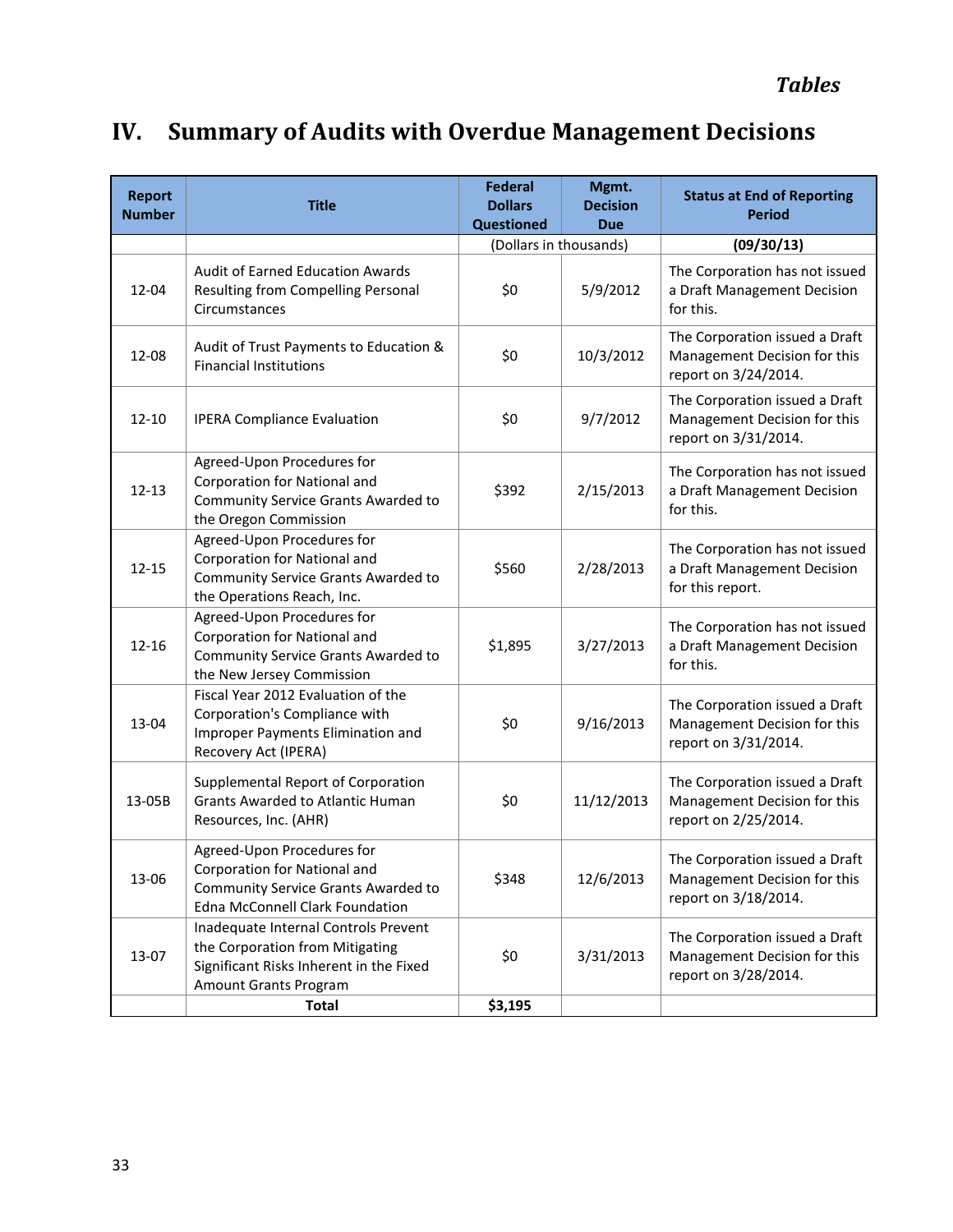### *Tables*

# **V. Reports Described in Prior Semiannual Reports without Final Action**

| <b>Report</b><br><b>Number</b>                                                                                                                                                                                                                      | <b>Title</b>                                                                                                        | <b>Date Issued</b> | <b>Final Action</b><br>Due* |  |  |
|-----------------------------------------------------------------------------------------------------------------------------------------------------------------------------------------------------------------------------------------------------|---------------------------------------------------------------------------------------------------------------------|--------------------|-----------------------------|--|--|
| 12-04                                                                                                                                                                                                                                               | Audit of Earned Education Awards Resulting<br>from Compelling Personal Circumstances                                | 11/9/2011          | 11/9/2012                   |  |  |
| 12-08                                                                                                                                                                                                                                               | Audit of National Service Trust Payments to<br><b>Financial &amp; Education Institutions</b>                        | 4/3/2012           | 4/3/2013                    |  |  |
| $12 - 10$                                                                                                                                                                                                                                           | Evaluation of the Corporation's Compliance<br>with Improper Payments Elimination and<br>Recovery Act (IPERA)        | 3/7/2012           | 3/7/2013                    |  |  |
| $12 - 13$                                                                                                                                                                                                                                           | Agreed-Upon Procedures for Corporation<br>for National and Community Service Grants<br>Awarded to Oregon Volunteers | 8/15/2012          | 12/15/2013                  |  |  |
| $12 - 15$                                                                                                                                                                                                                                           | Audit of Corporation<br>for<br>National<br>&<br>Community Service Grants Awarded to<br>Operations Reach, Inc.       | 8/28/2012          | 11/28/2013                  |  |  |
| $12 - 16$                                                                                                                                                                                                                                           | Agreed-Upon<br>Procedures<br>for<br>Grants<br>Awarded to New Jersey Commission on<br>National and Community Service | 9/27/2012          | 12/15/2013                  |  |  |
| *Under section 6009 of the Federal Acquisition Streamlining Act of 1994, as amended, a final<br>management decision must be made within six months of the issuance of the final report and<br>corrective actions must be completed within one year. |                                                                                                                     |                    |                             |  |  |